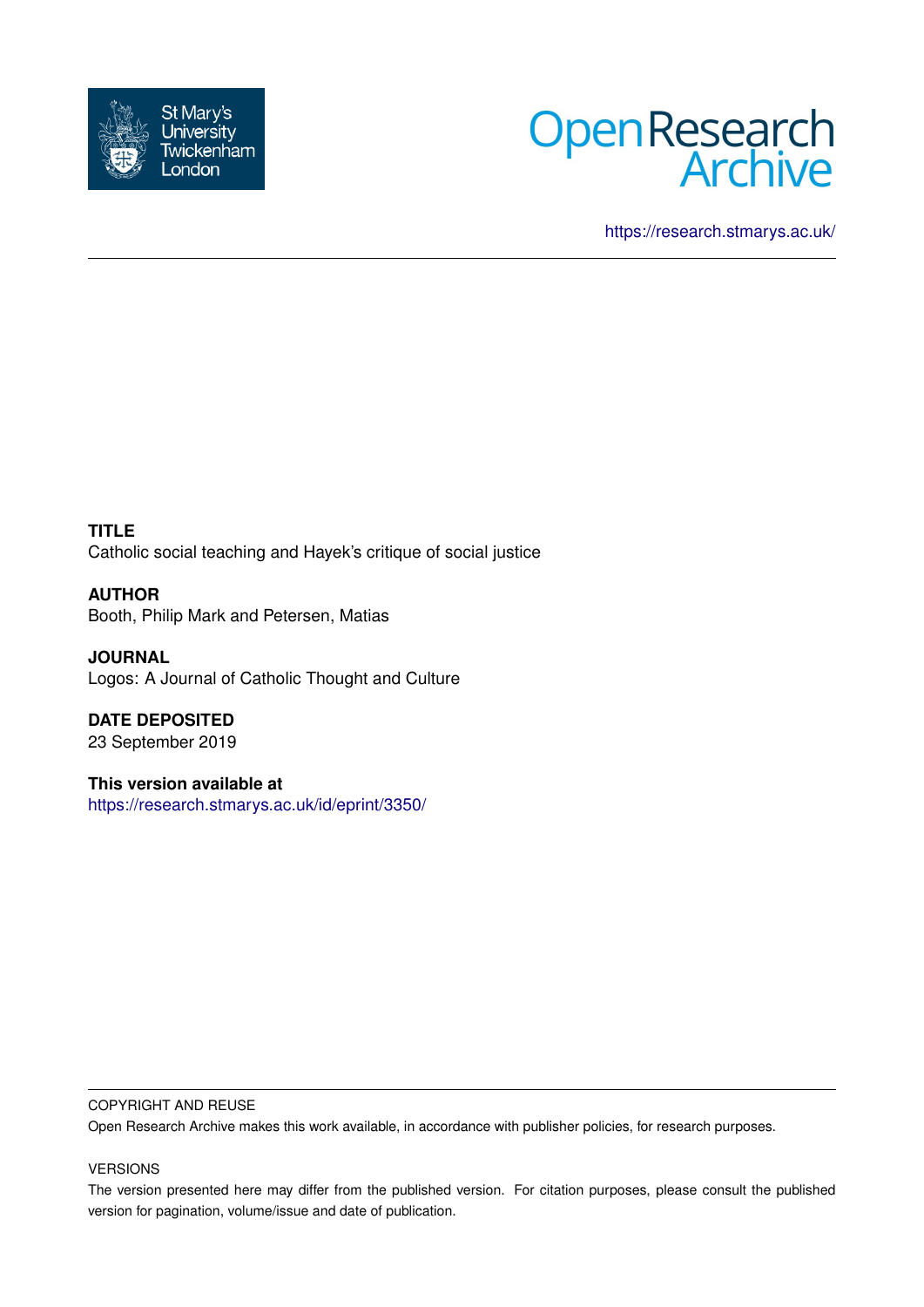# **Catholic social teaching and Hayek's critique of social justice**

# **Philip Booth, Professor of Finance, Public Policy and Ethics, St. Mary's University, Twickenham**

**Matias Petersen, Lecturer in Political Economy, Los Andes University, Chile**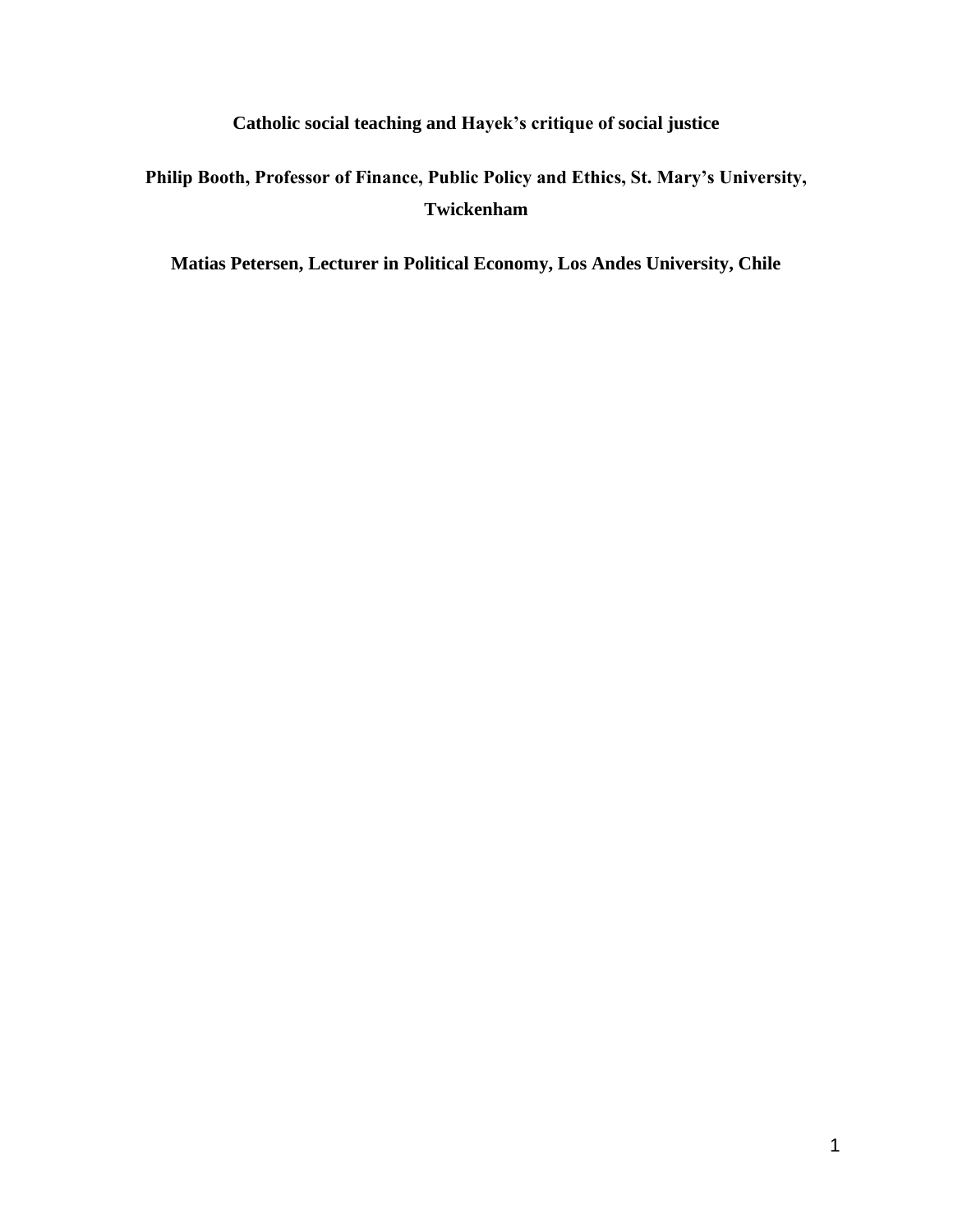#### **Catholic social teaching and Hayek's critique of social justice**

**Abstract**: Debates surrounding the meaning of social justice divide philosophers and theologians. The concept was famously and influentially discussed by F. A. Hayek who strongly criticised Christian thinkers. In this paper, we return to the works that Hayek cited and we find that a) the intended meaning of social justice in Catholic thought was different from the meaning attributed to it by Hayek, and b) that Hayek might well have found some original uses of the term unobjectionable. We argue that Hayek's criticism of the use of the term by Catholic writers was unjustified, even if his criticisms of later meanings of the term are endorsed.

**Keywords**: FA Hayek, Catholic social thought, social justice, rules of just conduct, common good.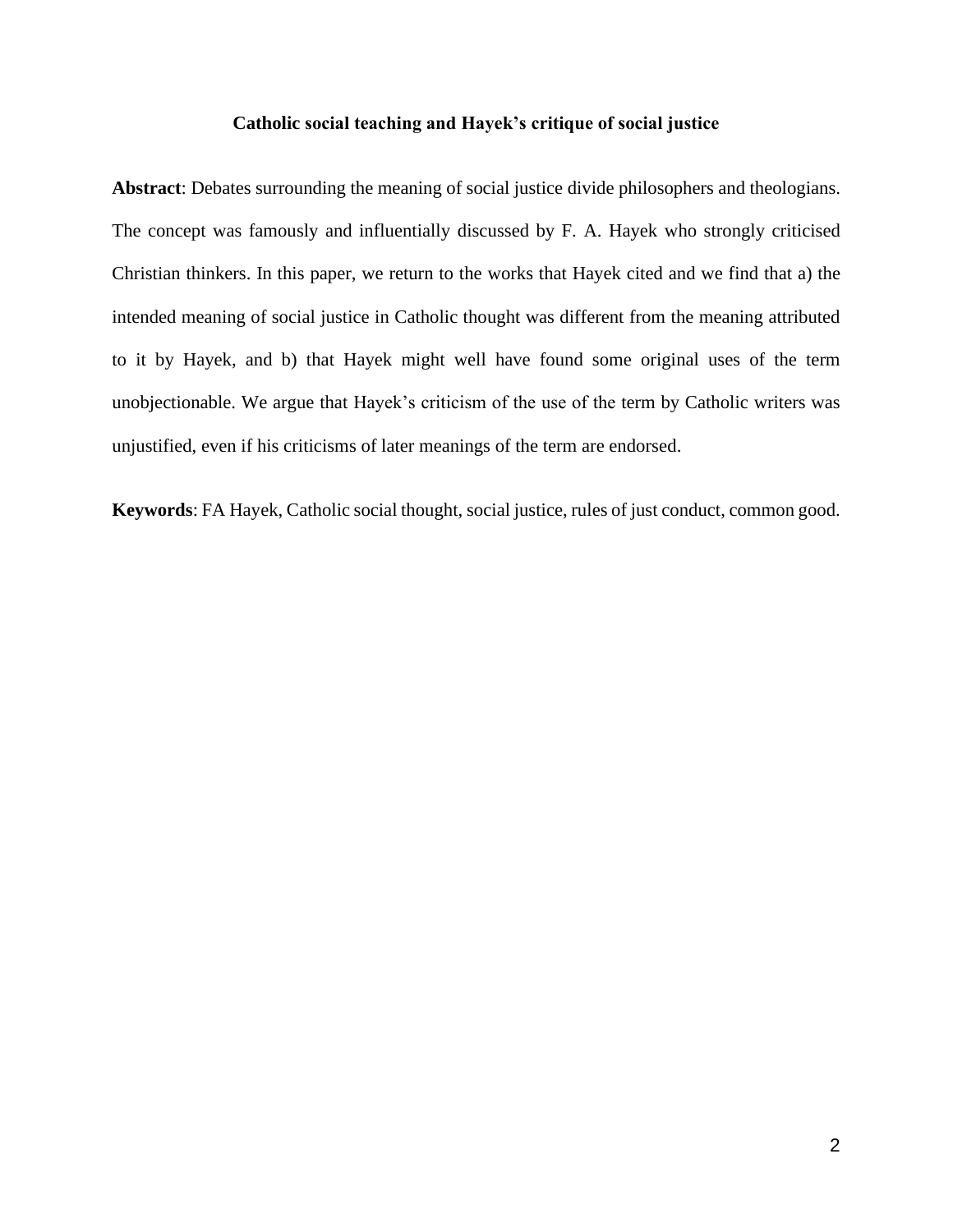#### 1. Introduction

Controversy surrounding the meaning of *social justice* has dominated many discussions of political economy, at least since F. A. Hayek published *The Mirage of Social Justice* as the second volume of *Law, Legislation and Liberty* in 1976. The subject divides political economists, philosophers and theologians. It is also used to place a divide between Christian social thought and those Christians who might be sympathetic towards Hayekian thinking. Indeed, some argue that, since Hayek regarded social justice as a mirage (amongst many other negative descriptions), his thinking on matters of politics and economics is incompatible with a Christian view of social policy and political organisation. However, there are several points of misunderstanding in these debates. For example, it is not clear whether Hayek's critique of social justice's Christian origins was well founded. Nor is it clear whether Christian supporters of social justice have really understood Hayek's views on some practical aspects of political economy.<sup>1</sup> It seems that many of these conversations have been taking place at cross purposes.

The literature on Hayek's critique of social justice is vast.<sup>2</sup> This paper fills an important gap by returning to the original works on social justice that Hayek cites from Catholic social thought and comparing the meanings expressed in those works with his critique. In particular, we focus on the

<sup>1</sup> For example, whilst Hayek did not wish to use the words social justice to describe the process, he was in favour of largescale income redistribution. See, for example, F. A. Hayek, *The Road to Serfdom: The Definitive Edition*, ed. Bruce J. Caldwell, vol. II, The Collected Works of F. A. Hayek (Chicago: University of Chicago Press, 2007), 120; F. A. Hayek, *The Constitution of Liberty. The Definitive Edition.*, ed. Bruce J. Caldwell, vol. XVII, The Collected Works of F. A. Hayek (Chicago: University of Chicago Press, 2011), 417–21; F. A. Hayek, *Law, Legislation and Liberty. Volume 2: The Mirage of Social Justice* (Chicago: The University of Chicago Press, 1976), 87. <sup>2</sup> This literature includes both critiques and defences of Hayek's views on social justice: see, among many others,

Raymond Plant, "Hayek on Social Justice: A Critique," in *Hayek, Co-Ordination and Evolution: His Legacy in Philosophy, Economics and the History of Ideas*, ed. Jack Birner and Rudy Van Zijp (London: Routledge, 1994), 164–77; Edward Feser, "Hayek on Social Justice: Reply to Lukes and Johnston," *Critical Review* 11, no. 4 (1997): 581–606; Adam James Tebble, "Hayek and Social Justice: A Critique," *Critical Review of International Social and Political Philosophy* 12, no. 4 (2009): 581–604. Since our focus is mainly on Hayek's critique of Catholic social thought, we don't discuss this literature here.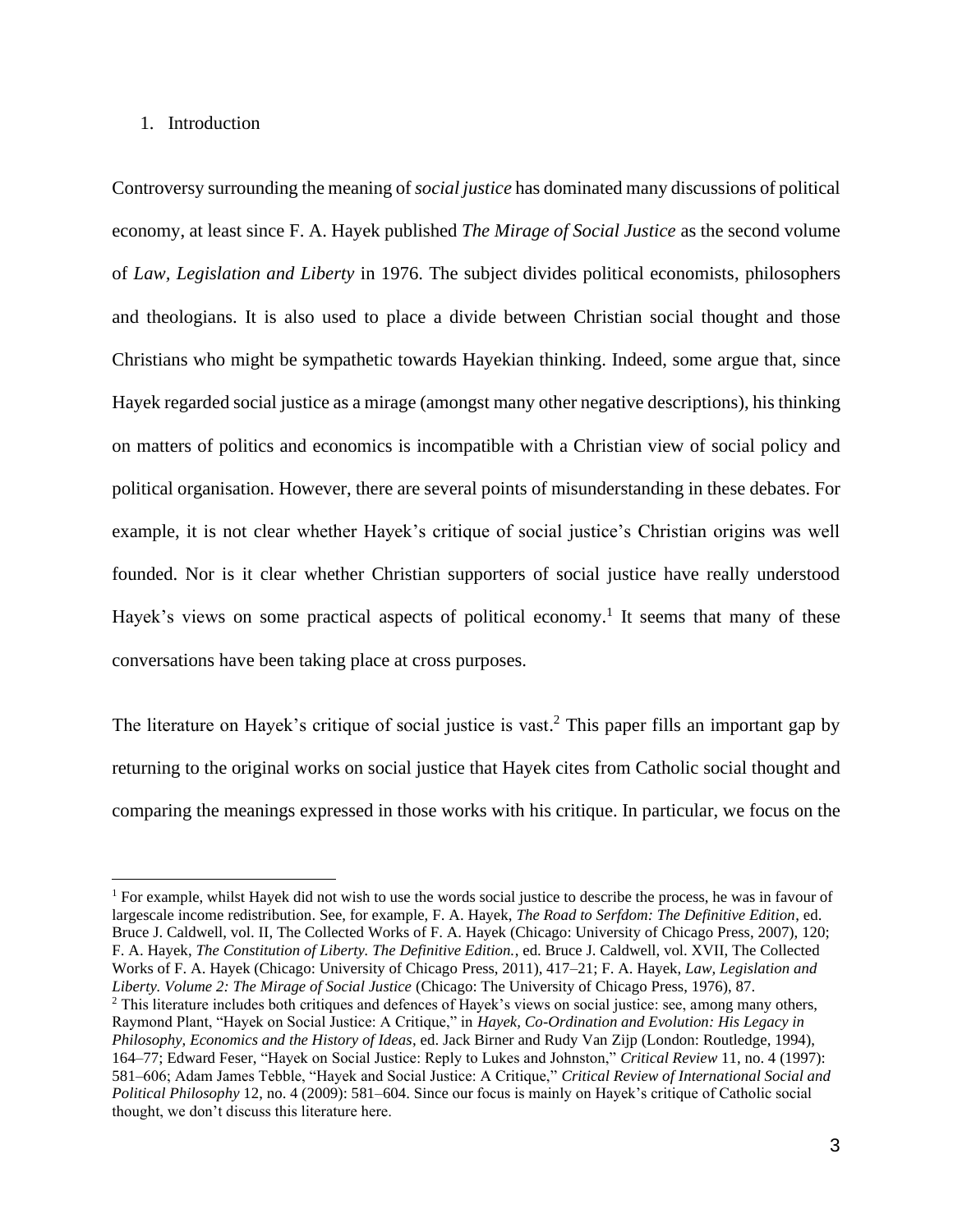relationship between Hayek's writing and Catholic thought on social justice from 1860-1939.<sup>3</sup>In doing so, we provide a platform which ought to facilitate dialogue between different groups who work in the fields of political economy, political theory and moral theology: groups that often talk past each other by using similar words with different meanings.

We argue that Hayek missed what might be described as a moving target and that, in doing so, he misrepresented the teaching of the Catholic Church and nineteenth century theologians on the matter. We also argue that Hayek's criticism of the early use of the phrase by Catholic writers was unjustified, even if his criticism of what the term came to mean in secular thought is accepted. Indeed, it is not clear whether Hayek understood what was meant by the originators of the term social justice. We then discuss whether Hayek's thought in general is compatible with the notion of social justice as it was used in Catholic social teaching in the pre-war period<sup>4</sup>. We think this debate is important for two reasons. Firstly, in intellectual and wider circles, proponents of a free economy who sympathise with Hayek and those who engage with Catholic social thought (whether Catholics or otherwise) tend to talk past each other because of incorrect pre-conceptions about the social justice debate. Secondly, a rich dialogue could have developed between Hayek scholars and those involved in developing Catholic social thought about the idea of social justice (even if given

<sup>3</sup> Other scholars have commented on the relationship between Catholic social teaching and Hayek's thought, but without returning to the original sources that Hayek cites (e.g. Andrew Bradstock, "The Unexamined Society: Public Reasoning, Social Justice and the Common Good," in *Together for the Common Good: Towards a National Conversation*, ed. Nicholas Sagovsky and Peter McGrail (London: Hymns Ancient & Modern Ltd, 2015), 16–30). Some have addressed the relationship between Hayek's thinking and Catholic social teaching more fully (Michael Novak and Paul Adams, *Social Justice Isn't What You Think It Is* (New York: Encounter Books, 2015); Martin Rhonheimer, "The True Meaning of 'Social Justice': A Catholic View of Hayek," *Economic Affairs* 35, no. 1 (2015): 35–51; Raymond Plant, *Politics, Theology and History* (Cambridge: Cambridge University Press, 2001 ch. 8), but without examining the compatibility or otherwise in detail. Ryan T. Anderson has also written a number of notable articles and given lectures on the origins of social justice in Catholic social thought.

<sup>&</sup>lt;sup>4</sup> It is worth noting in passing that the usage of the term "social justice" in Catholic social teaching has evolved since the Second World War. However, insofar as its meaning can be discerned precisely, it still different from the idea of social justice that was critiqued by Hayek in *Mirage.*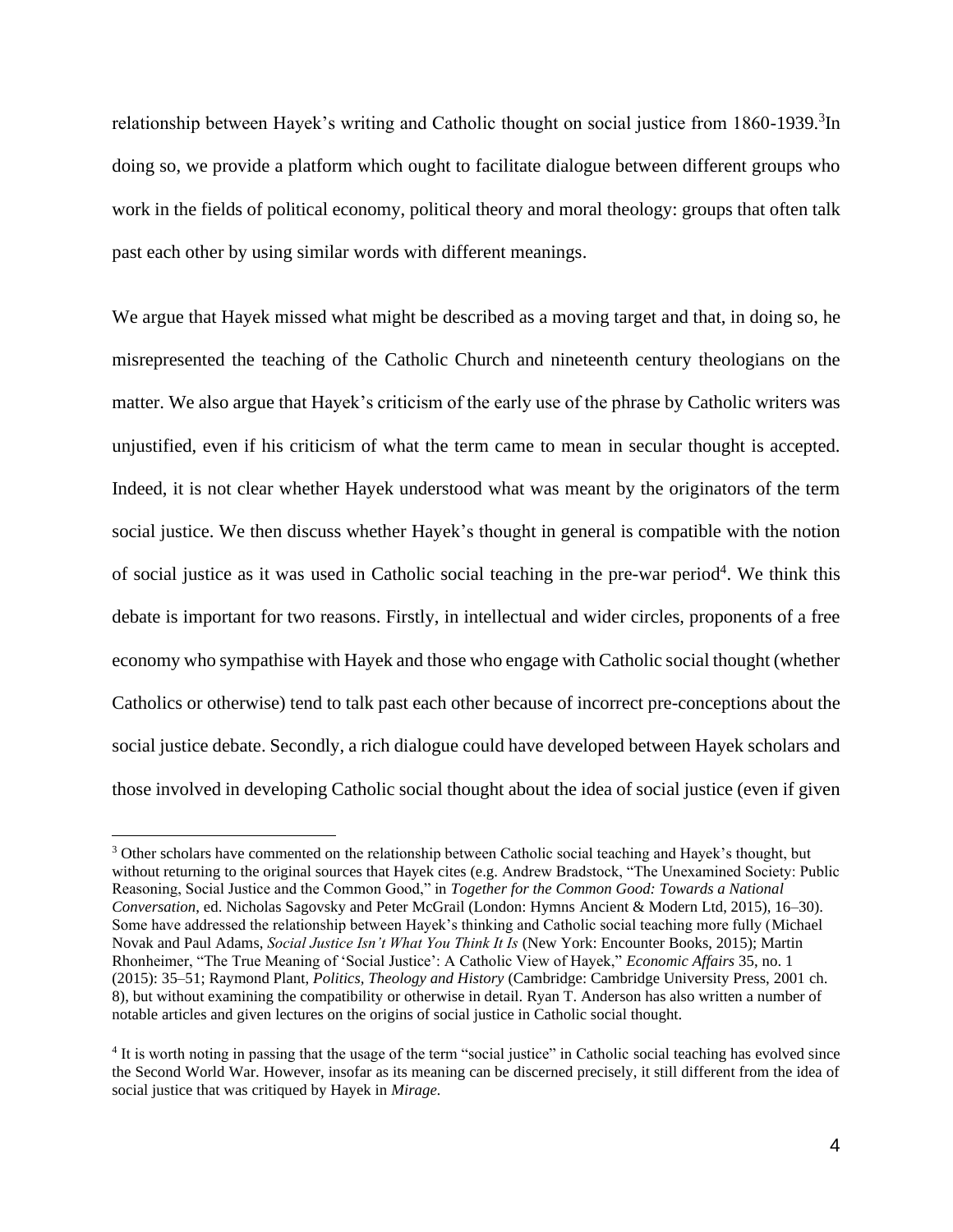a different name) which could have led to a shared and richer understanding of the responsibilities of different groups within society.

The paper proceeds as follows. First, we briefly summarise Hayek's critique of social justice. We then trace the origins of social justice in Catholic social thought and relate this to the authors to whom Hayek refers in *Law, Legislation and Liberty*. This is followed by a consideration of the development of social justice in Catholic social teaching up to the end of the 1930s, after which point, Hayek does not refer specifically to writers in the Catholic social teaching tradition. Finally, we argue that it should have been possible for those steeped in the tradition of Catholic social thought and classical liberals such as Hayek to develop a constructive dialogue about the meaning of social justice in the decades that followed.

#### 2. Hayek on social justice

The second volume of Hayek's *Law, Legislation and Liberty* is a systematic critique of the concept of social justice. Writing in the mid-1970s, Hayek argued that social justice had "conquered" public discourse and imagination. Not only had socialists and other political movements embraced social justice as a key political concept, but also several Christian denominations were adopting social justice as an item of faith. In Hayek's words, the phrase *social justice* was taken over by most 'teachers and preachers of morality'.<sup>5</sup> Hayek attributed this latter phenomenon to what he saw as the loss of faith in the supernatural by the most important Christian denominations, making special reference to the Roman Catholic Church.<sup>6</sup> He refers to leading Catholic thinkers of the

<sup>5</sup> Hayek, *The Mirage of Social Justice*, 66.

<sup>6</sup> Ibid., 66.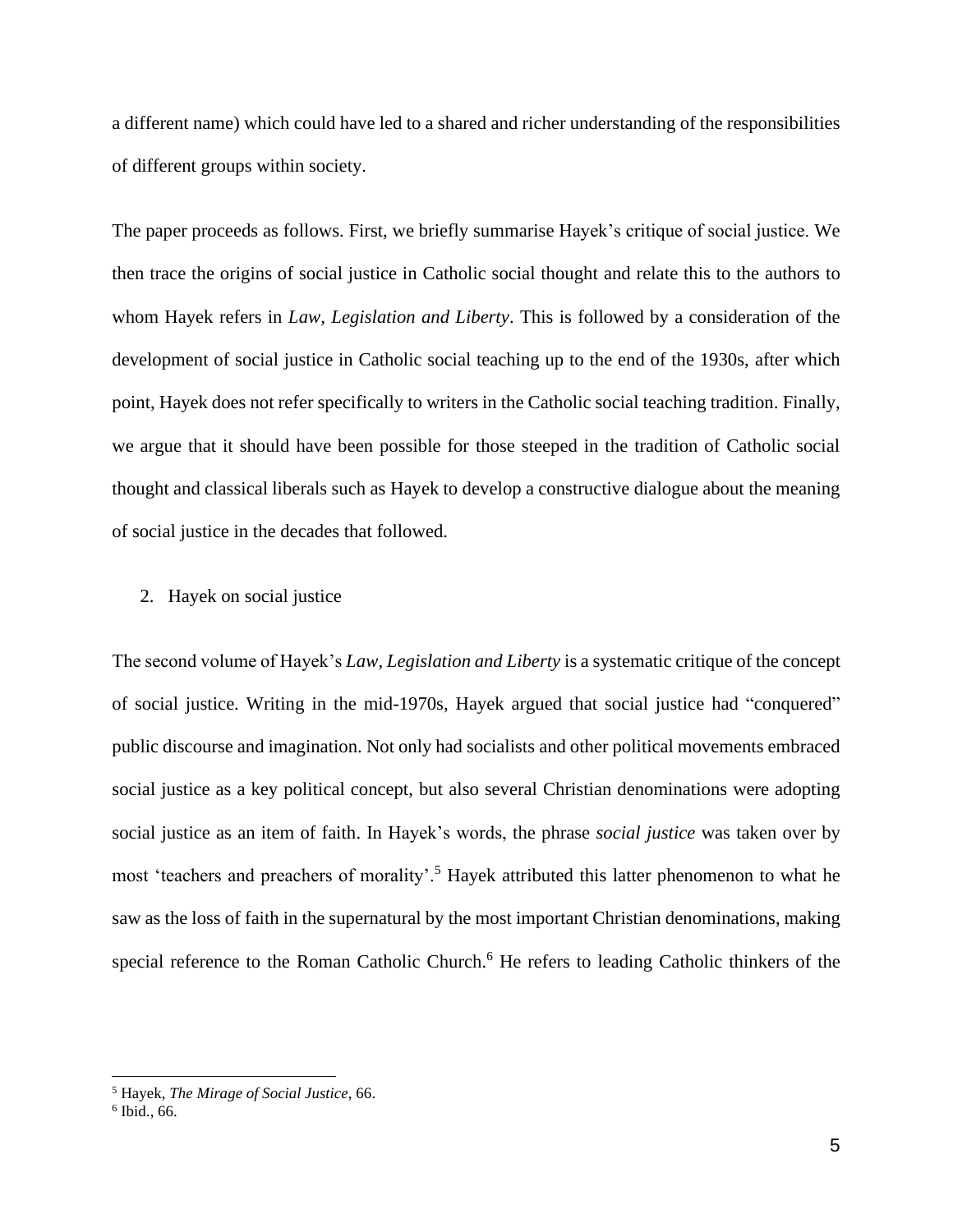mid-to-late nineteenth century and to official teaching documents of the Catholic Church, particularly *Quadragesimo Anno* (1931) and *Divini Redemptoris* (1937). 7

Hayek pointed out that the term social justice was poorly defined, both in the context of Christian social thought and in social and political philosophy more generally.<sup>8</sup> He comments that, when he wrote the first draft of *The Mirage of Social Justice*, he had been unable to find any serious discussion of social justice that defined the term in a precise way. However, it seems that Hayek could have distinguished more carefully between different notions of social justice. The fact that Hayek was shooting at a moving and poorly-defined target is perhaps a reason why he might have misunderstood what social justice meant in nineteenth and early twentieth century Catholic social thought. It is very clear that, in his critique, Hayek is defining social justice in terms of redistribution of income by the state based on egalitarian considerations. He argues that such egalitarian considerations are the most common interpretation of social justice.<sup>9</sup>

Two central questions structure Hayek's objections to social justice. The first is whether this concept has any meaning in the context of a market economy. The second relates to issues of compatibility and feasibility: that is, to whether it is possible to preserve the essential features of the market order while at the same time imposing on it some pattern of distribution based on the assessment of the needs of different social groups.<sup>10</sup>

On the first question Hayek's answer is that the application of the idea of social justice to a market economy is both "meaningless" and "atavistic". Two ideas central to Hayek's social thought are

<sup>7</sup> Ibid., 176.

<sup>8</sup> Ibid., 176–77.

<sup>9</sup> Ibid., 80.

<sup>10</sup> Ibid., 68.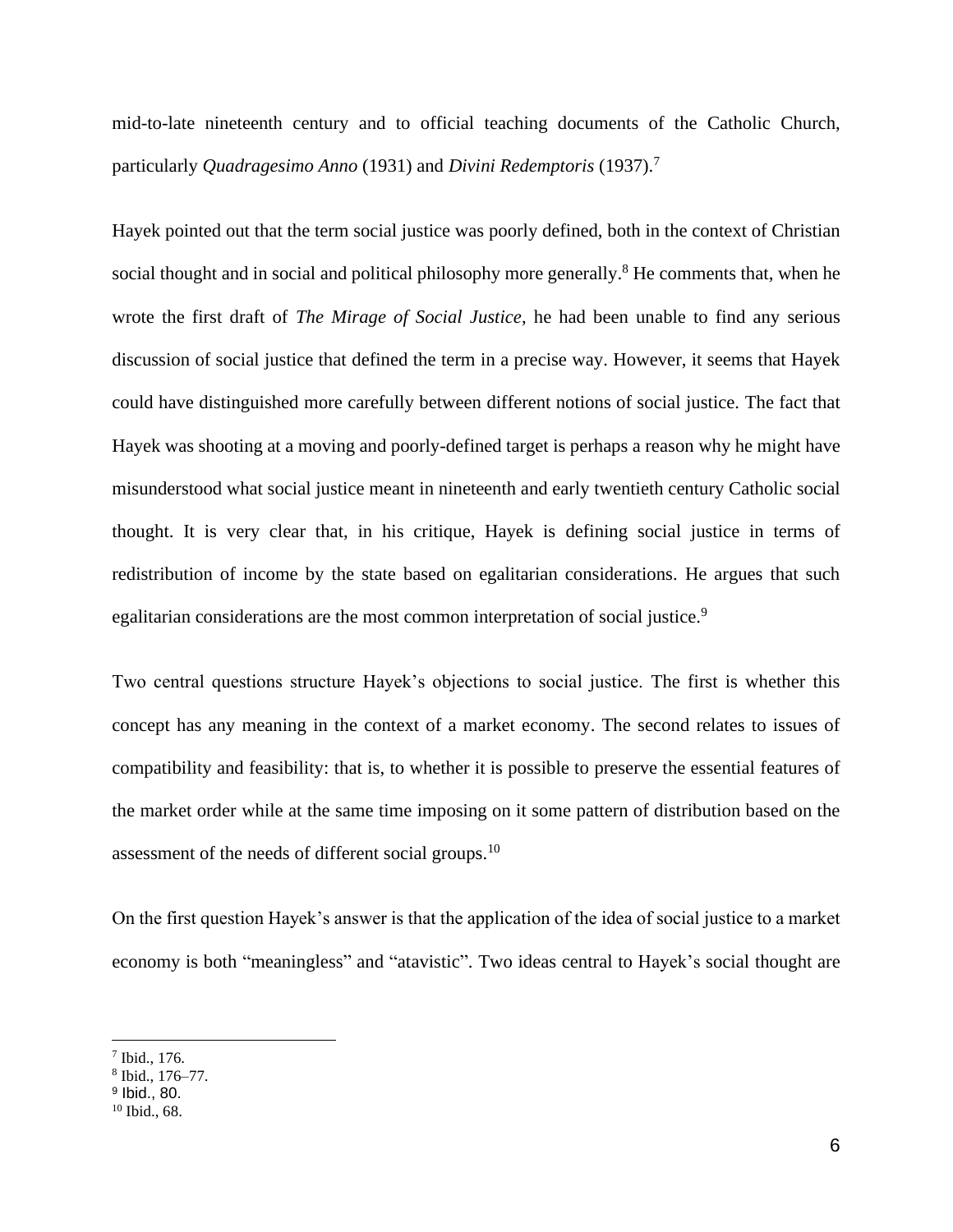important to understand these claims: the idea of a spontaneous order and the contrast that Hayek draws between a "face-to-face society" and a "great society" or "extended order". Spontaneous orders are patterns of human interaction that exhibit high degrees of coordination and facilitate social cooperation, but the outcomes of which are not directly intended by those who participate in them. The outcomes are the unintended consequence of individual agents operating under abstract rules of conduct.<sup>11</sup> Now, according to Hayek, the notion of justice as applied to any particular outcome has a clear meaning only "in so far as we hold someone responsible for bringing it about or allowing it to come about".<sup>12</sup> However, if markets are spontaneous orders, their outcomes have not been deliberately brought about, and therefore the concept of social justice cannot be applied to them.

The idea that the notion of social justice is atavistic rests on Hayek's sharp distinction between face-to-face society (i.e. primitive societies) and the great society (i.e. modern complex social orders). Atavism is a term that Hayek borrows from evolutionary biology. When applied to the sciences of man, it describes a cultural tendency to revert to modes of thought and action that belong to a bygone era. Hayek regards social justice as atavistic in the sense that it relies on a conception of society in which there exists a unity of purpose, a common goal or a shared hierarchy of ends which is supposed to structure the ends of each individual agent in that society. However, in the context of modern, complex societies there is (or should be), according to Hayek, only a framework of rules of conduct that allows for everyone to pursue their own ends. So, in this case, the concept of justice as applied to a group of people has application, insofar as they know the needs of others and the particular circumstances in which they find themselves. But since this does

<sup>11</sup> F. A. Hayek, *Law, Legislation and Liberty. Volume 1: Rules and Order* (Chicago: The University of Chicago Press, 1973), 38–39.

<sup>12</sup> Hayek, *The Mirage of Social Justice*, 31.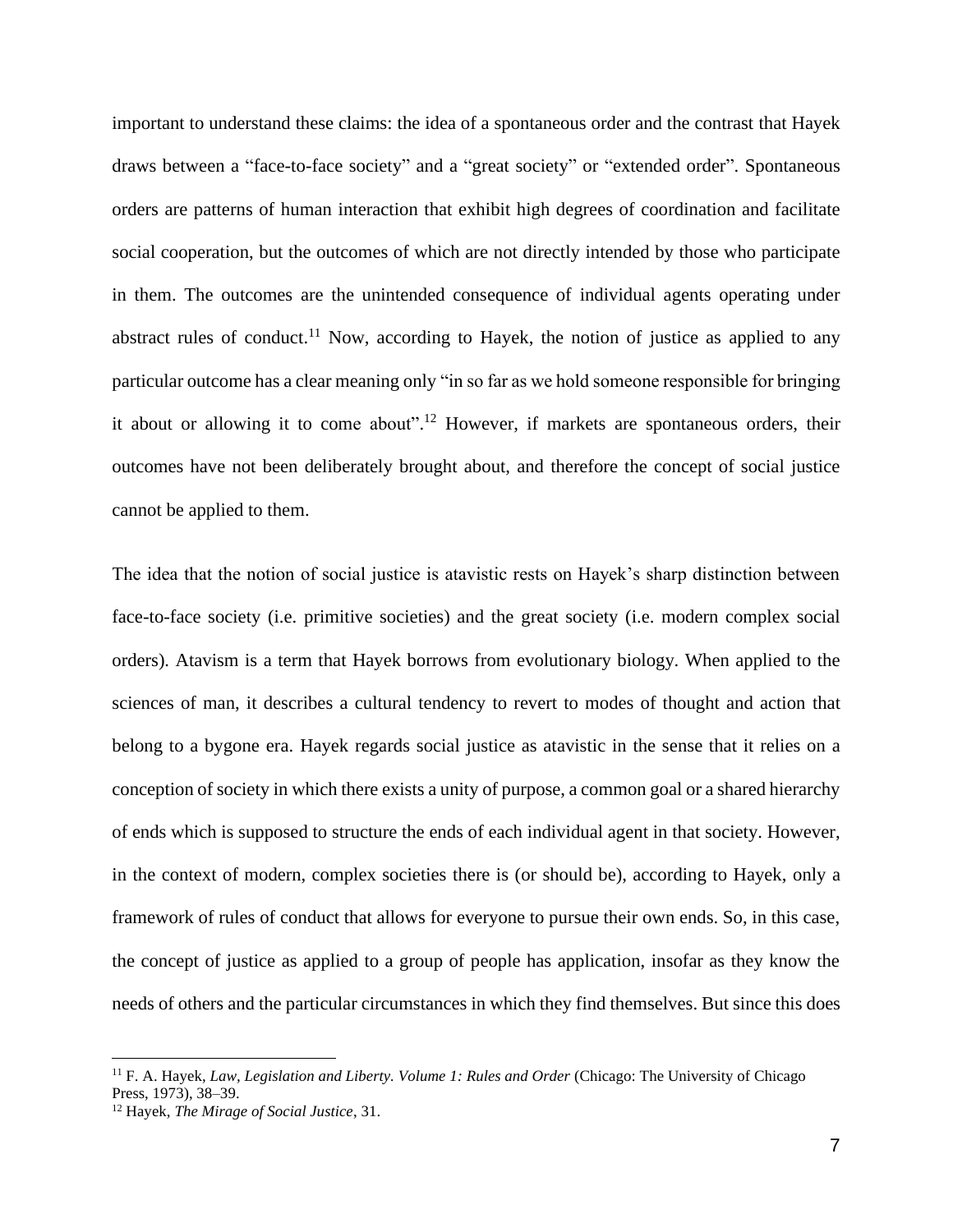not happen in a large complex society, then the application of social justice in such circumstances involves the application of ancient categories of thought to a modern, complex environment. In other words, it is the radical contrast between small groups and the great society regarding our common ends and purposes what makes social justice atavistic when applied to modern, complex social orders.<sup>13</sup>

Hayek also considers the feasibility of efforts directed at the realisation of some ideal of social justice in the context of a market economy. He thinks of two different ways in which citizens might try to pursue social justice: via direct individual or collective action or via state action. Hayek argues that in both cases individuals face insurmountable problems. If, for instance, the concept of social justice is used to describe the distribution of incomes, how can, Hayek argues, a just distribution be defined objectively?<sup>14</sup> Should earnings be equalised or relate to the value to society that somebody's work adds? Should economic outcomes relate to effort or merit? If so, how do we define and quantify this? Different people would give different answers to these questions. Hayek concedes that these questions can be settled for a small group or a family or organisation, but not for an extended society. Even if there is a shared conception of what a just distribution looks like it is not clear what agents should do to bring about such distribution. In Hayek's words, there can be no set of rules or principles by which individuals "could so govern their conduct that in a Great Society the joint effect of their activities would be a distribution of benefits which could be described as materially just".<sup>15</sup>

<sup>13</sup> Ibid., 88–90. See also "The Atavism of Social Justice," in *New Studies in Philosophy, Politics, Economics, and the History of Ideas* (London: Routledge and Kegan Paul, 1978), 59..It should be noted that this does not apply to a subset within wider society such as a firm, a family or a workers' co-operative. This theme will be taken up later. <sup>14</sup> Hayek, *The Mirage of Social Justice*, 78.

<sup>15</sup> Ibid., 85.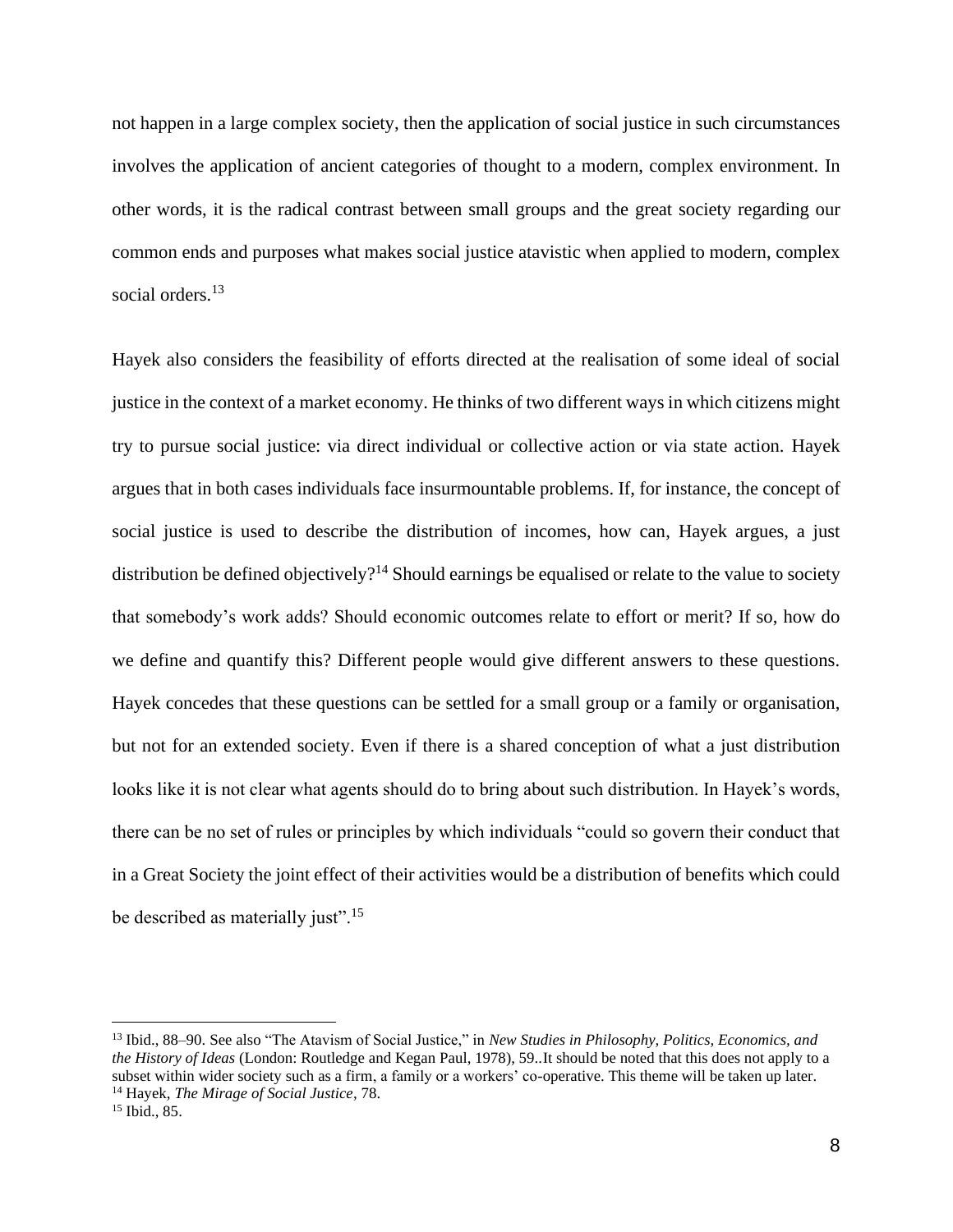Hayek's critique also suggests that the pursuit of social justice can be used to justify almost any intervention by the state and such interventions would potentially undermine the idea of a society governed by clearly defined rules of conduct.<sup>16</sup> For example, forms of intervention in the intimacies of family life might be regarded as necessary to ensure what is often described as equality of opportunity which some might think of as a pre-requisite of social justice.

In summary, Hayek's assault on social justice involves four different claims: social justice is *meaningless* when applied to the outcomes generated by spontaneous orders; it is *atavistic* in the sense that it implies the application of certain modes of thought that belong to primitive societies; it is *unfeasible* in the sense that it cannot be pursued in a modern, complex social order; and it is *incompatible* with the rules on which such an order depends.<sup>17</sup>

# 3. Social justice in Catholic social thought in the  $19<sup>th</sup>$  century

#### *The importance of* Rerum Novarum

In the context of his critical survey of the literature on social justice, Hayek included two important Catholic Church encyclical letters from the 1930s: *Quadragesimo Anno* (1931) and *Divini Redemptoris* (1937). He also mentioned Catholic theologians of the nineteenth century as being important originators of the ideas that he was criticising. These encyclicals as well as the writings of 19<sup>th</sup> century theologians on the matter should be understood in the context of the first social encyclical, *Rerum Novarum*, published in 1891 by Pope Leo XIII.

<sup>16</sup> Ibid., 68.

<sup>17</sup> This fourth-fold classification of Hayek's arguments derives from Adam J. Tebble, *F. A. Hayek* (London: Continuum, 2010), 63–75.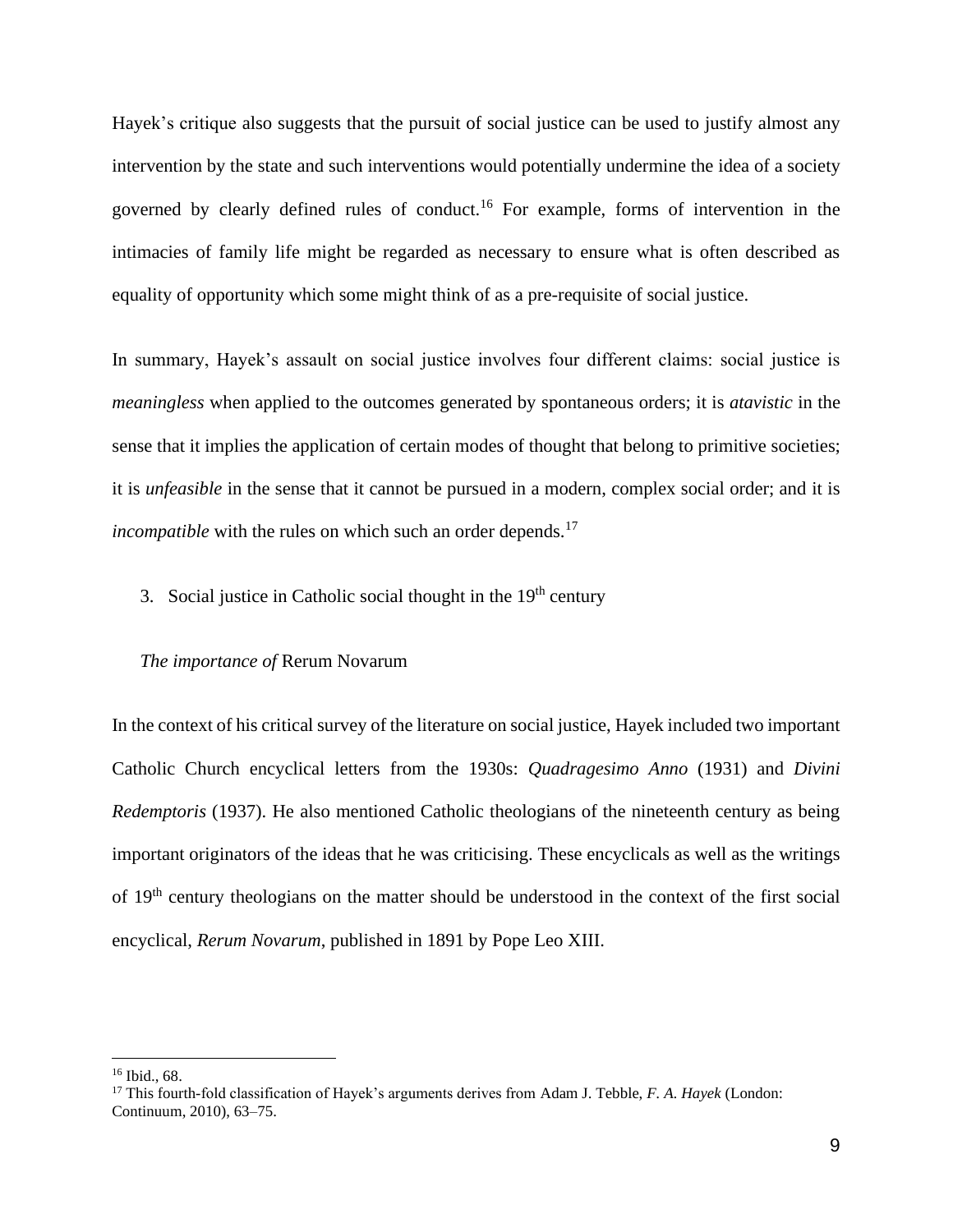The history of the drafting of this document is well understood and there are a number of consistent accounts of its development.<sup>18</sup> One of the drafters of the document was Matteo Liberatore, though his work was amended. Both Liberatore and Leo XIII were students of Taparelli d'Anzeglio whom Hayek cites as the originator of the term *social justice*. Furthermore, *Rerum Novarum* was the antecedent of the Church documents published in the 1930s which Hayek also uses as sources of the term social justice, especially *Quadragesimo Anno.*

In *Rerum Novarum,* the phrase "social justice" was not, in fact, used, though, on a number of occasions, the document does use the term "justice" in a classical sense of which Hayek would have approved – especially in relation to property. However, from paragraph 20 onwards, justice is introduced in another context, though without the prefix "social". For example, employers are told that they should pay workers according to just principles, ensure that workers are treated in such a way that they can meet their religious obligations (such as attending Mass) and that employers should not cause employees to neglect home and family. Justice requires, Pope Leo famously argued, that an employer should pay an employee sufficient in wages that a man can support his family.<sup>19</sup> For practical reasons, Pope Leo does not suggest that this is mainly the concern of the state but of other organisations in society. Although, the term "social justice" is not used, it can be argued that the first modern social teaching document of the Church tentatively introduced the idea of social justice that was then expanded upon in later documents, but without defining it as such.

<sup>18</sup> See, for example modern discussions of the textual history in Rodger Charles, *Christian Social Witness and Teaching: The Catholic Tradition from Genesis to Centesimus Annus*, vol. 1 (Gracewing, Leominster: Fowler Wright Books, 1998), 15–16; Thomas A. Shannon, "Rerum Novarum," in *Modern Catholic Social Teaching: Commentaries and Interpretations*, ed. Kenneth R. Himes (Washington, D.C.: Georgetown University Press, 2005), 133–34.

<sup>19</sup> Paragraph 45.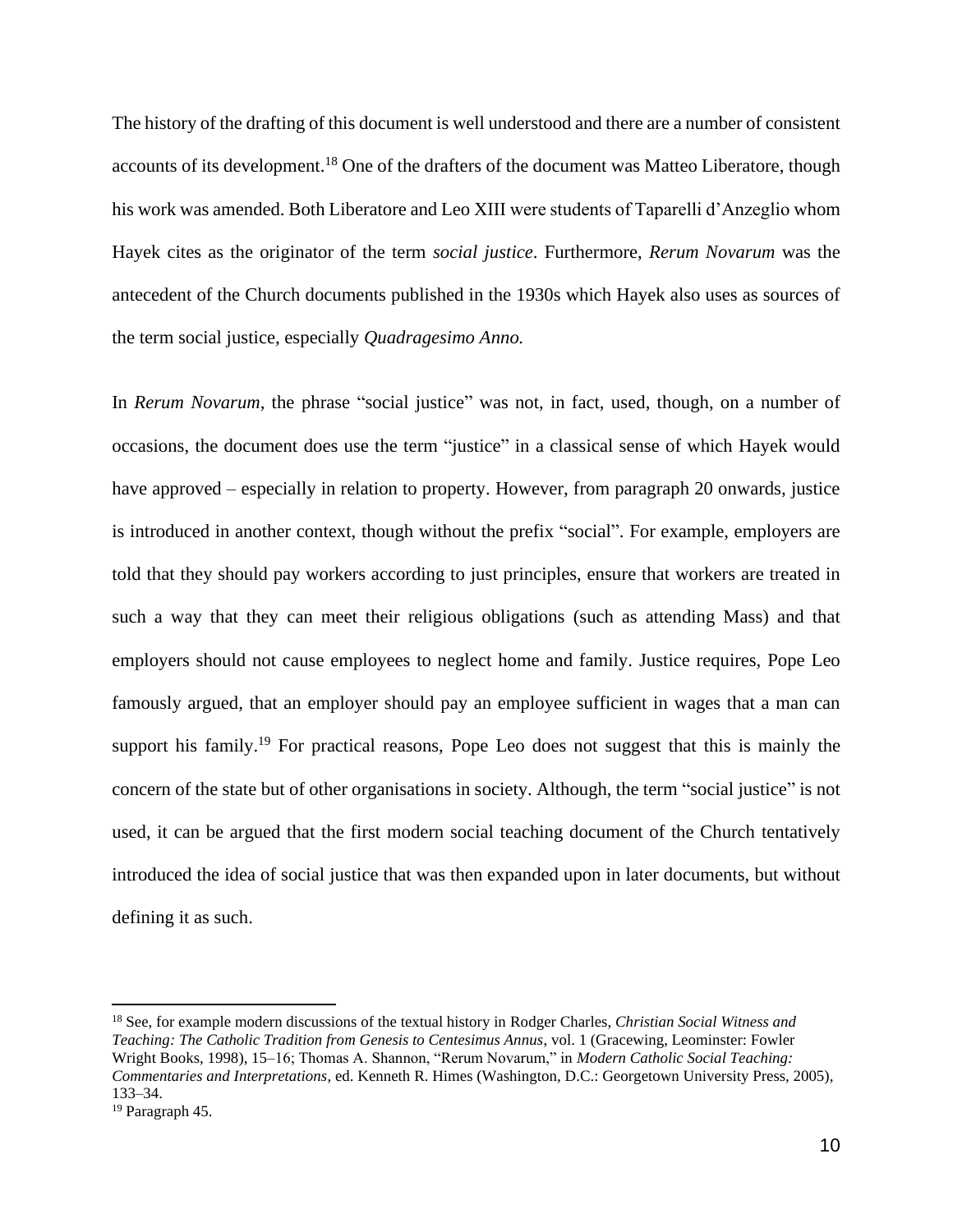### *Social justice and Taparelli*

As has been noted, many scholars, Hayek included, have mentioned that the term social justice was used for the first time by Taparelli.<sup>20</sup> However, Taparelli's intended meaning is very different from the use attacked by Hayek in *Law, Legislation and Liberty*. In Taparelli's *Saggio Teoretico di Dritto Naturale Appoggiato sul Fatto* social justice is mentioned several times, but its meaning and applications have little to do with a centralised process of redistribution of income or wealth by a political authority which is both the modern use of the term and the use attacked by Hayek. This does not mean that Hayek would have approved of such nineteenth century ideas of social justice in Catholic thinking, but the reasons for his objections would be different.

Taparelli defines social justice as "justice between man and man".<sup>21</sup> The notion of equality plays a role in Taparelli's definition, but what he has in mind as far as the concept of equality is concerned is a notion of equality under the law, rather than some measure of equality of outcomes. In Taparelli's words, "social justice must equalize de facto all men in that which is related to the rights of humanity<sup>32</sup>, but bearing in mind that, "individual men are naturally unequal among them, with respect to their individuality, as they are naturally equal with respect to the species". <sup>23</sup> If there are natural inequalities, the kind of equality with which social justice is concerned is of a different kind. This is clear by an example given by Taparelli. He states: "Now, what is the law of justice between two equal litigants? That both of them be heard equally, that their actions have equal

<sup>20</sup> Hayek makes this reference in *The Mirage of Social Justice*, 176. See also Normand J. Paulhus, "Uses and Misuses of the Term" Social Justice" in the Roman Catholic Tradition," *The Journal of Religious Ethics* 15, no. 2 (1987): 261–282; Thomas Behr, "Luigi Taparelli and Social Justice: Rediscovering the Origins of a 'Hollowed' Concept," *Social Justice in Context* 1, no. 1 (2005): 3–16; Thomas Patrick Burke, "The Origins of Social Justice: Taparelli d'Azeglio," *Modern Age* 52, no. 2 (2010): 97–106.

<sup>21</sup> Para. 354. The *Saggio Teoretico* was published in 5 volumes between 1840-1843. Our references are from the paragraph numbers, which are consistent across different editions and translations.

<sup>22</sup> This idea is clearly reflected in *Rerum Novarum*. See, for example, *Rerum Novarum* 37.

<sup>23</sup> Para. 354-5.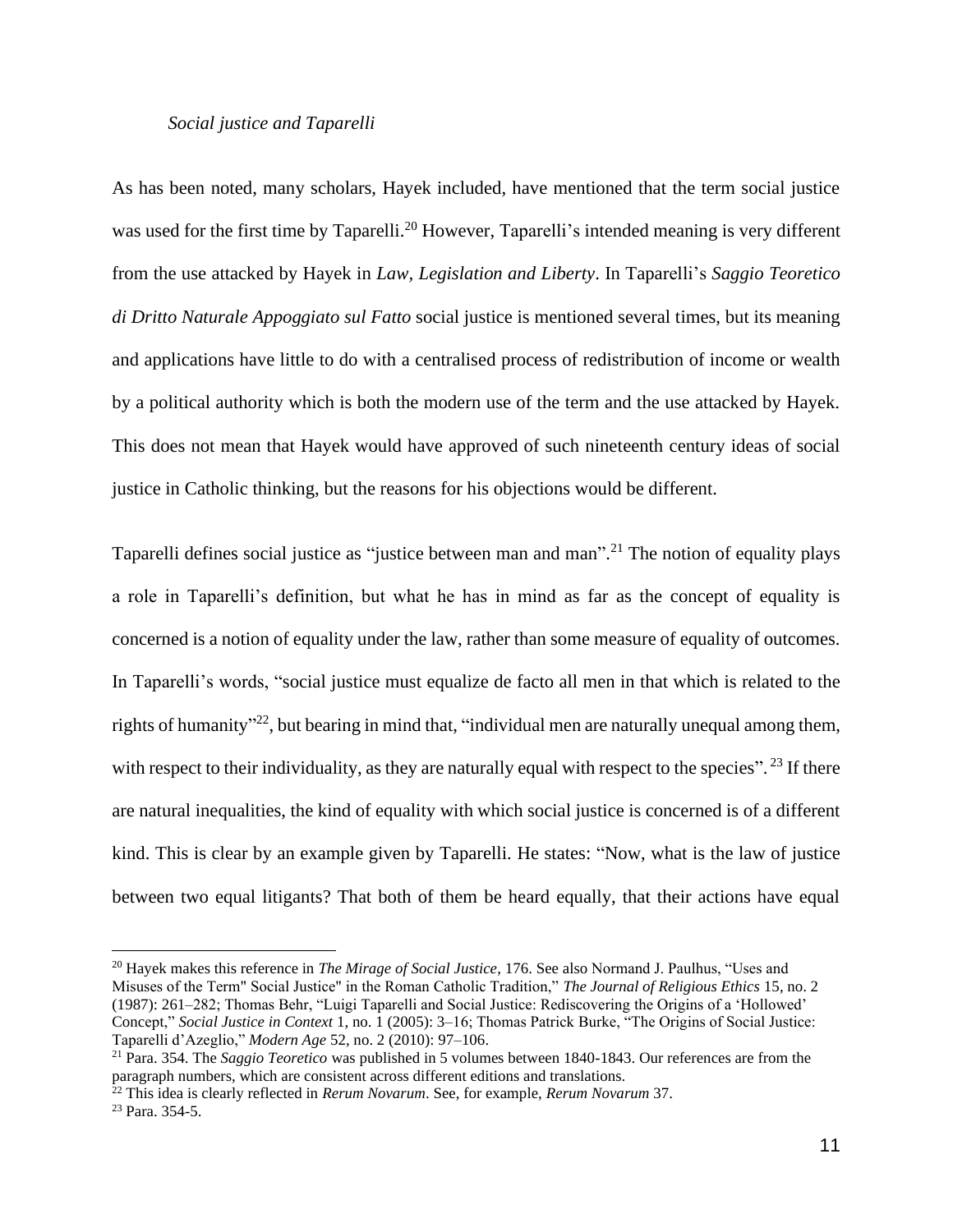authority, that none of them is deprived of what they possess without having evidently proved that the possession is unjust: that is, equality and possession".<sup>24</sup> In these and other passages, Taparelli is explicitly stating that inequalities in outcomes are just and is arguing for equality before the law and of rights.<sup>25</sup> However, the reach of social justice is intended to go beyond equality before the law. For further clarification we need to consider the context of Taparelli's thinking.

### *Aquinas and different notions of justice*

Nineteenth century Catholic social teaching was heavily influenced by Aquinas, and Taparelli's thinking should be understood in that context. According to Aquinas, justice is first and foremost a virtue which he defines as "the perpetual and constant will to render to each one his right".<sup>26</sup> Aquinas' account of justice is complex. Two important distinctions are relevant: the distinction between particular and legal or general justice on the one hand and the distinction between commutative and distributive justice on the other.

Legal or general justice is primarily a virtue of the citizen, whereby he or she directs his or her conduct to the common good of the community, which in turn is understood as the conditions that foster the virtuous life of the members of the state. The word "legal" in legal justice does not necessarily mean "enforced by the state", though it does not exclude that possibility. For Aquinas, the political authority has to promote the common good of society and laws promulgated by that authority should direct members of that political community to the common good, whenever this

<sup>24</sup> Para. 1023.

<sup>&</sup>lt;sup>25</sup> Though it should be noted that, even when the modern Church uses social justice to relate to the distribution of incomes, it is not proposing the elimination of inequalities.

<sup>26</sup> "[…] *iustitia est habitus secundum quem aliquis constanti et perpetua voluntate ius suum unicuique tribuit*", S.Th. IIª-IIae q. 58 a. 1 co. All references to Aquinas are taken from the *Corpus Thomisticum* project (www.corpusthomisticum.org).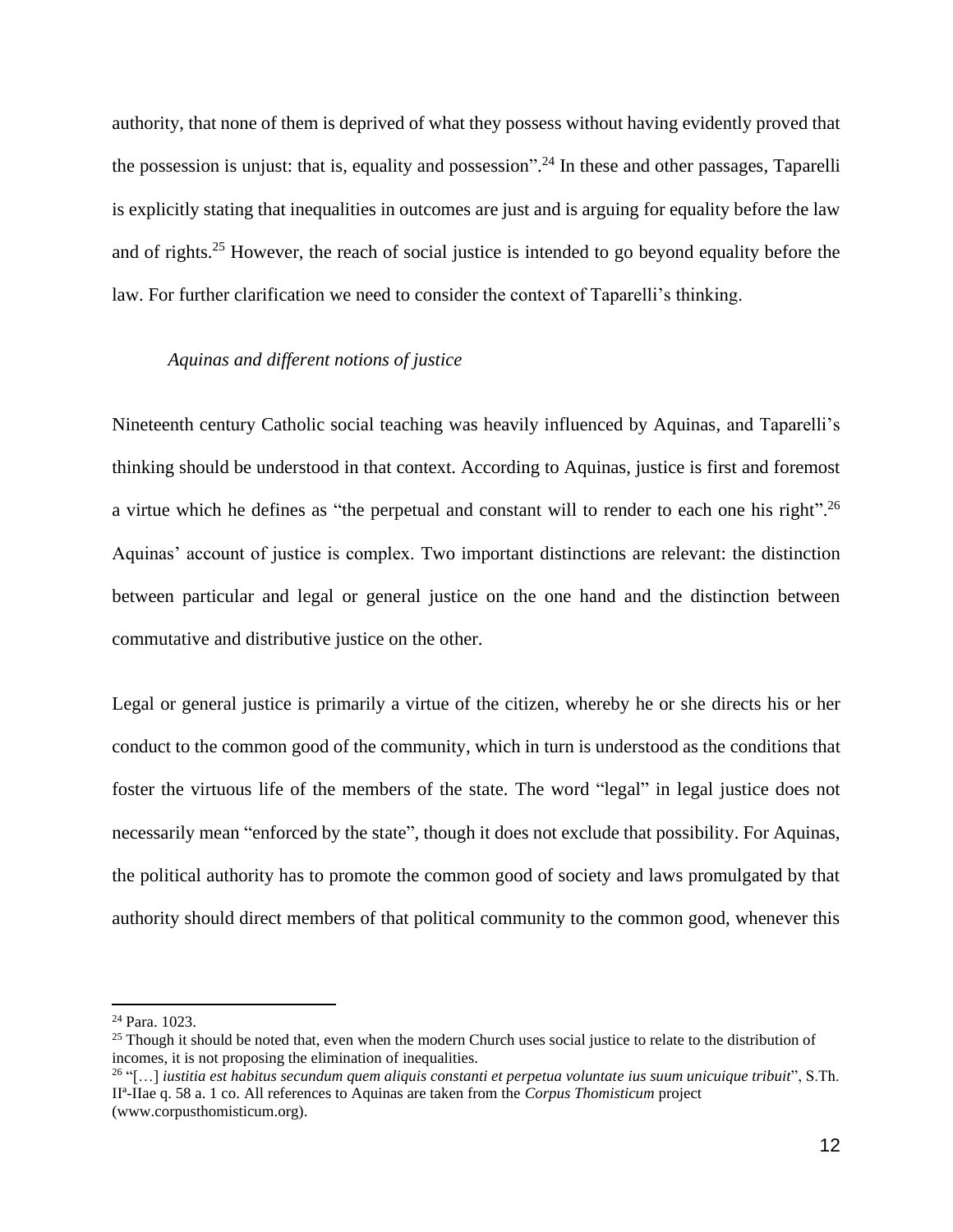is possible<sup>27</sup>. However, the promotion of the common good through the practice of the virtue of justice is the responsibility of all members of society and of all organisations in society.

Particular justice, on the other hand, directs us to the good of individual persons with whom we interact. <sup>28</sup> It directs man in his relationships with others – considred as other private individuals with whom we interact or as the political community. Now, as far as particular justice is concerned, the relationships and transactions between one private individual and another is the domain of commutative justice, whereas the relationship between the political community in relation to each single person is the domain of distributive justice, which in Aquinas's words, "distributes common goods proportionately".<sup>29</sup> The distributive justice to which Aquinas refers does not mean that there should be an equal distribution of incomes, or, indeed, any particular pattern of income distribution. It means that the various goods of this world (both tangible and intangible, thus including rights, duties, political power, etc.) should be distributed according to appropriate criteria (virtue, wealth, liberty, etc.).

This summary of Aquinas's notion of justice makes more intelligible the debates around social justice. Two central questions characterised those debates: whether social justice was a new development in Catholic social teaching or whether it is a new name for older concepts. Secondly, there is the question of what role is intended for the state in social justice.

*Interpreting nineteenth century Catholic scholars in the context of Aquinas*

<sup>&</sup>lt;sup>27</sup> Our summary of Aquinas's account of the common good does not neccesarily take sides on the debate about whether this good should be understood in instrumental terms. For an overview of such debates see the essays by Alasdair MacIntyre, John Finnis and Michael Pakaluk in *Thomas Aquinas*, ed. John Inglis (London: Routledge, 2001).

<sup>28</sup> II-II, q.58, a.6

 $^{29}$  II-II, q.61, a.1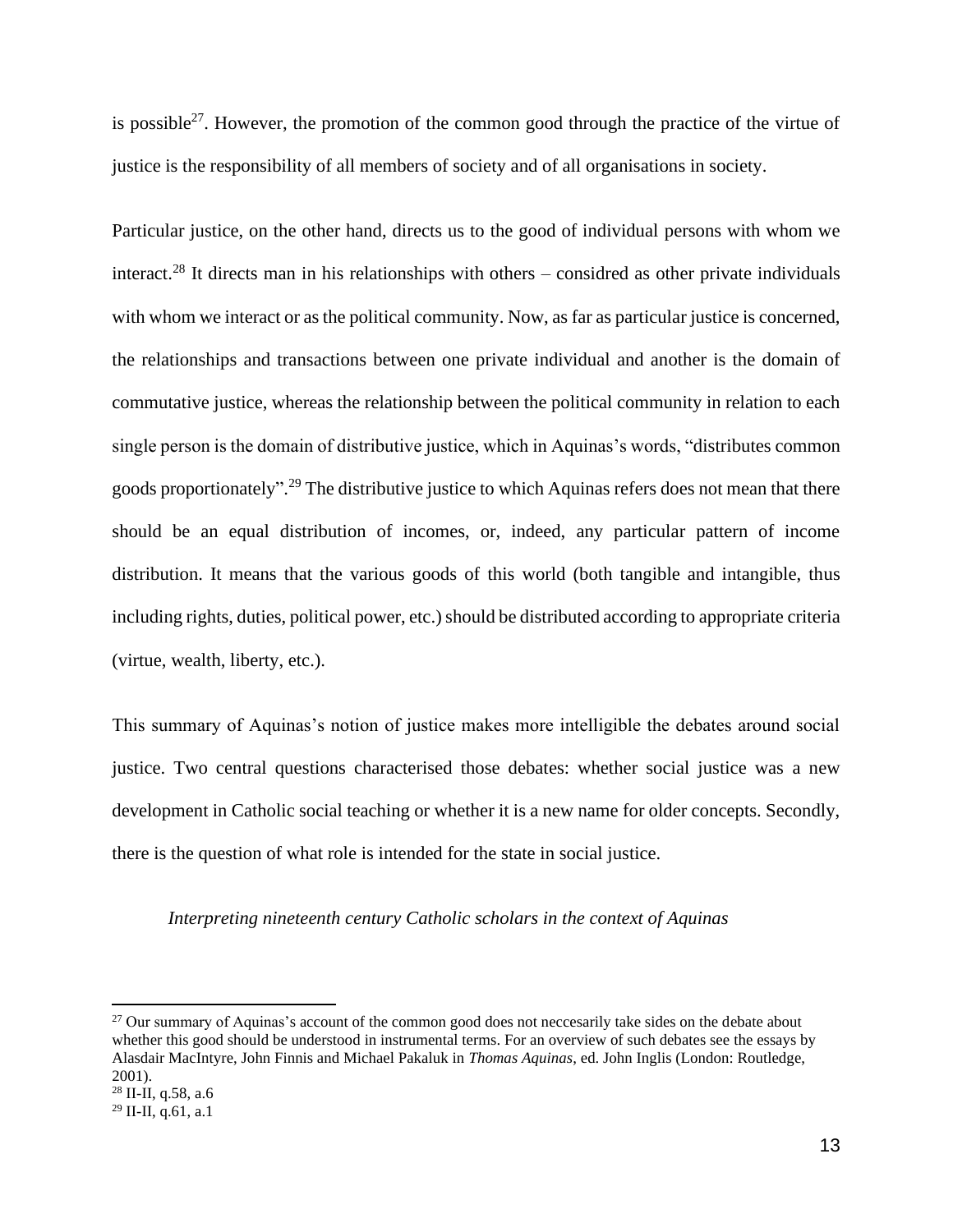One of the first contributions to these debates was the work of the Dominican R.D. Pottier, *De Jure et Justitia* (1900). As Shields documents, Pottier, who had a good knowledge of the use of the concept of social justice in Catholic circles, concluded that the term should be interpreted as being equivalent to Aquinas's legal justice.<sup>30</sup> The Jesuit A. Vermeerch in his monumental *Quaestiones de justitia* (1901) arrived at similar conclusions. In fact, according to Shields, a widely-shared opinion among theologians at the time was that the term social justice was synonymous with legal justice. Indeed, this seems to have been the way in which the concept was used in the famous *Semaines Sociales* of France. 31

John R. Lee elaborates on this debate building on the works of Jeremiah Newman and of Shields.<sup>32</sup> Those authors argue that the notion of social justice is necessary to complete the idea of justice which had been narrowed to mean merely rules of just conduct devised by the political authority as the modern state developed. The idea of justice had become synonymous with commutative justice and wider obligations in justice, which were also not exclusively the concern of the state, had been squeezed out of discussion. Legal justice, according to Aquinas, also included those aspects of divine and natural law which direct the virtues towards promoting the common good of the whole society and which were not necessarily enforced by state law and which were the responsibility of all organisations in society. Thus, social justice, as a new name for legal justice, applies to all individuals and institutions in society and not just to the state.

<sup>&</sup>lt;sup>30</sup> Leo William Shields, "The History and Meaning of the Term Social Justice." (University of Notre Dame, 1941), 39.

<sup>31</sup> Parker Thomas Moon, *The Labor Problem and the Social Catholic Movement in France: A Study in the History of Social Politics* (New York: MacMillan, 1921), 339–46.

<sup>&</sup>lt;sup>32</sup> See John R. Lee, "Is " 'Social Justice' Justice? A Thomistic Argument for 'Social Persons' as the Proper Subjects of the Virtue of Social Justice" (Baylor University, 2008).; see also Shields, "The History and Meaning of the Term Social Justice."; Jeremiah Newman, *Foundations of Justice. A Historico-Critical Study in Thomism* (Dublin: Cork University Press, 1954).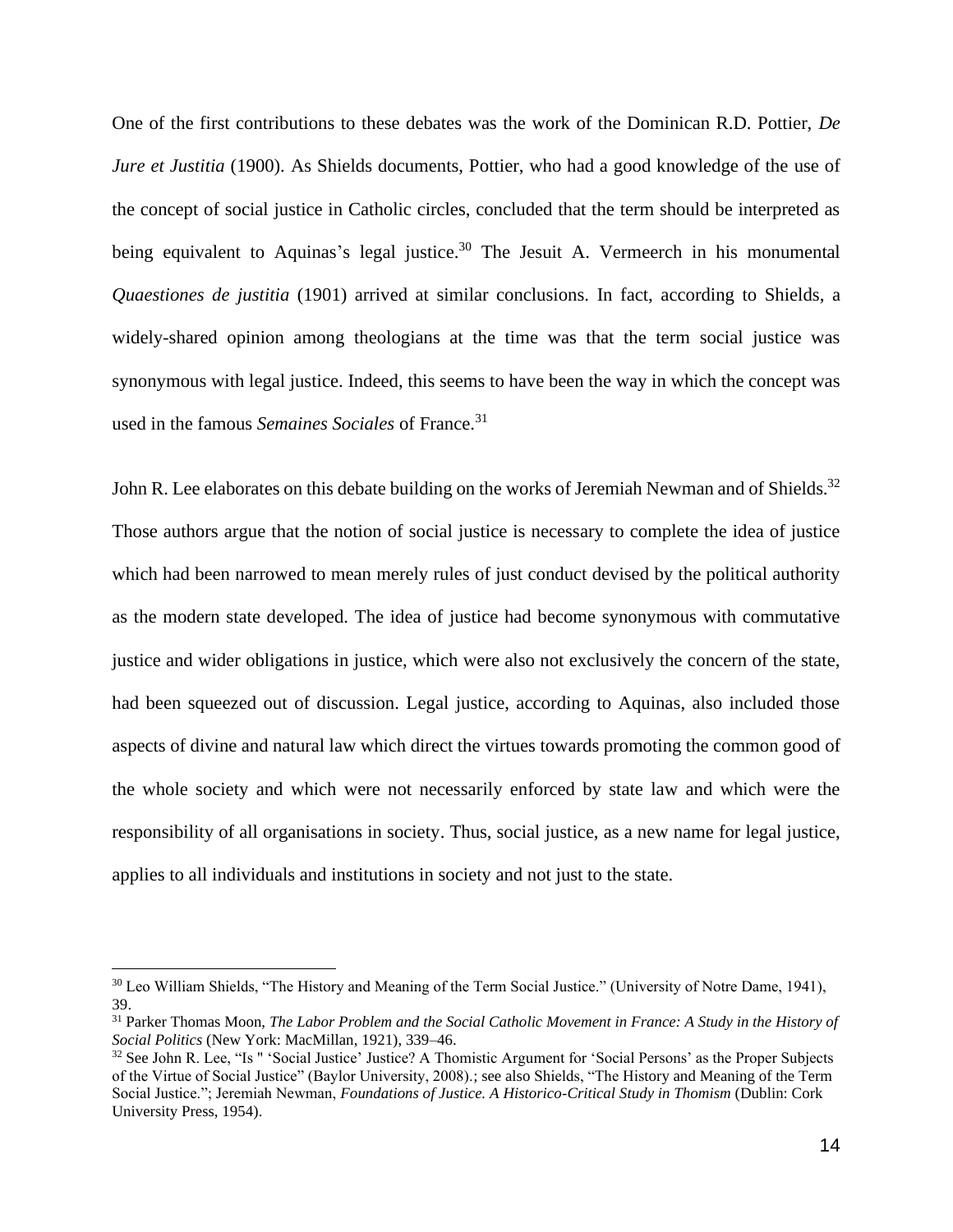As Newman explains "social justice is justice in society in general and not merely in economic or political society".<sup>33</sup> Further: "Society... is manifold, the object of social justice being the common good of all and of each of its manifestations. The family, the district, the city and State too, the nation and international society, the Church and human society—all these form the sphere of social justice." He continues: "As a virtue it is best described as that disposition of the will which inclines individuals and social groups in general to work for the common good of the community of which they are the parts…It determines the rights and duties of individuals, groups and the whole community, so that the common good of all may be obtained." <sup>34</sup> Thus, social justice, according to this analysis, includes acts which different social groups owe to each other and to society as a whole that go beyond the law of the state. Such acts are dictated by moral precepts are animated by love and help bring society to a higher state of perfection.

In this context, we can understand the exhortation in *Rerum Novarum* to pay all employees a family wage. It would seem to be an element of social justice, though not named as such. It relates to justice between "man and man". It also relates to social relationships which do not mainly – but could – involve the state. Furthermore, it relates to communities (businesses) that are neither individuals nor the political society. The idea is founded on the belief that, by employers paying a family wage (if it can be afforded), it will enable the family to live in dignity and thereby promote the common good. In this case, the application of social justice has distributional consequences, but it does not necessarily involve the state redistributing income according to given criteria and may not include any action by the state at all. Also, the requirement is not intended to bring about a particular pattern of income distribution.

<sup>33</sup> *Foundations of Justice*, 107.

<sup>34</sup> Ibid., 107–8.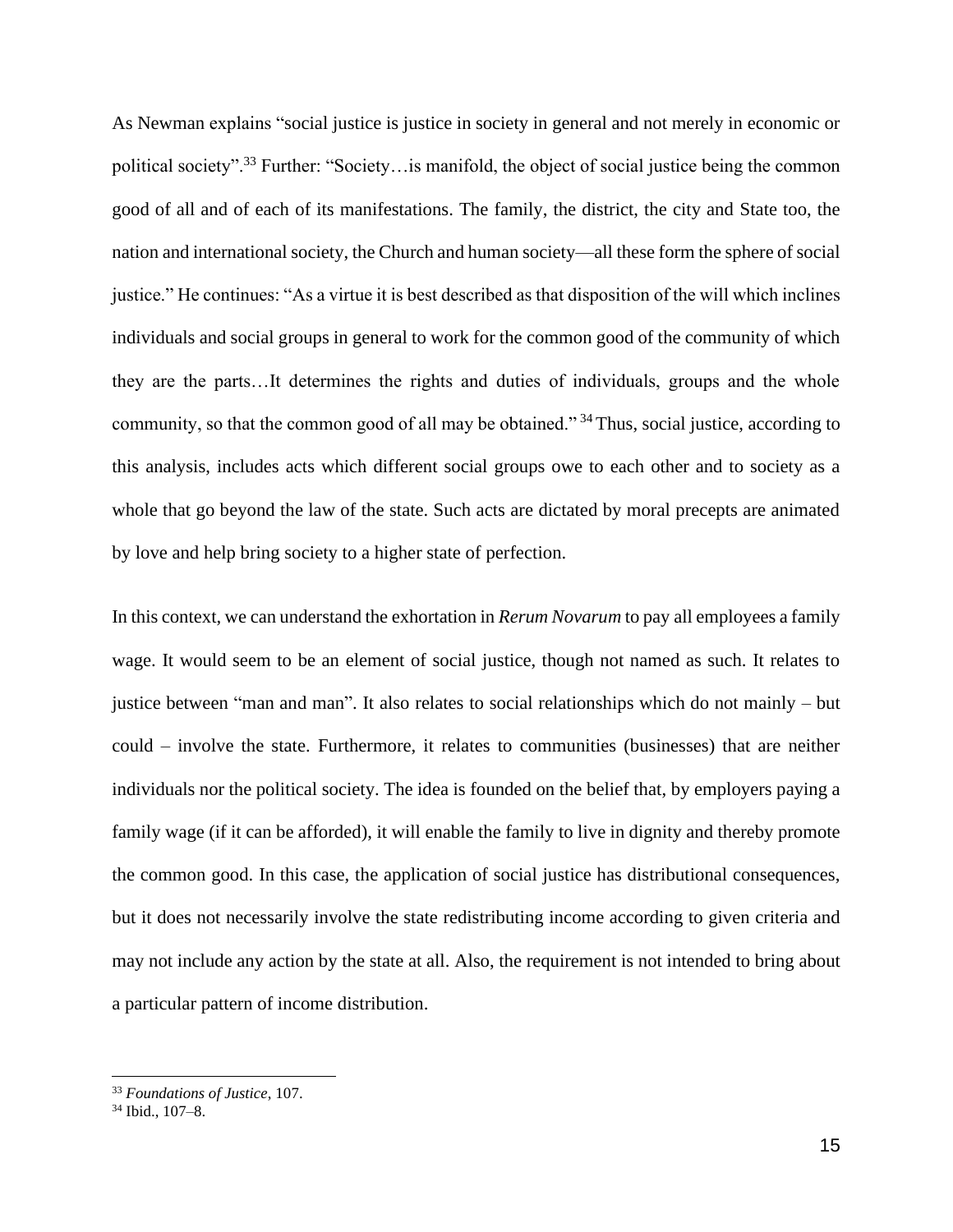These ideas are quite different from the application of social justice attacked by Hayek in *Law, Legislation and Liberty* and in *The Constitution of Liberty*, In the latter he argued that "[social justice] means little less than that the government, instead of providing the same circumstances for all, should aim at controlling all conditions relevant to a particular individual's prospects and so adjust them to his capacities as to assure him of the same prospects as everybody else".<sup>35</sup> Hayek argues that policies of redistribution are often motivated by envy and disguised in the "respectable garment of social justice".<sup>36</sup> However, as we have seen, social justice in the early Catholic thinking Hayek cited was neither directly about distributive justice nor about creating complete equality of opportunity. Indeed, in this tradition of Catholic thinking, distributive justice is a form of particular justice and does not even fall into the same category as social justice.

### *Hayek, Rosmini and social justice*

The second nineteenth century theologian mentioned by Hayek was Antonio Rosmini. Rosmini's use of social justice is closer to Hayek's thinking than that of Taparelli. Rosmini strongly defends property rights and attacks policies of redistribution. Indeed, he argued that the unique principle on which civil society should be organised was that of social justice which, according to Rosmini, required that "to each what he owns", the "inviolability of properties" and strictly proportional (that is, not progressive) taxes<sup>37</sup>. Hayek may well have objected to the use of the word "social" to prefix "justice", but there is little that Hayek should have found objectionable in Rosmini's description of what he described as social justice.

<sup>35</sup> *The Constitution of Liberty*, 154–55.

 $36$  Ibid.

<sup>37</sup> Antonio Rosmini, *The Constitution Under Social Justice*, trans. Alberto Mingardi (Lanham: Lexington Books, 2007), 70. The relevant passage also includes a political dimension: proportional voting rules, i.e., according to property owned.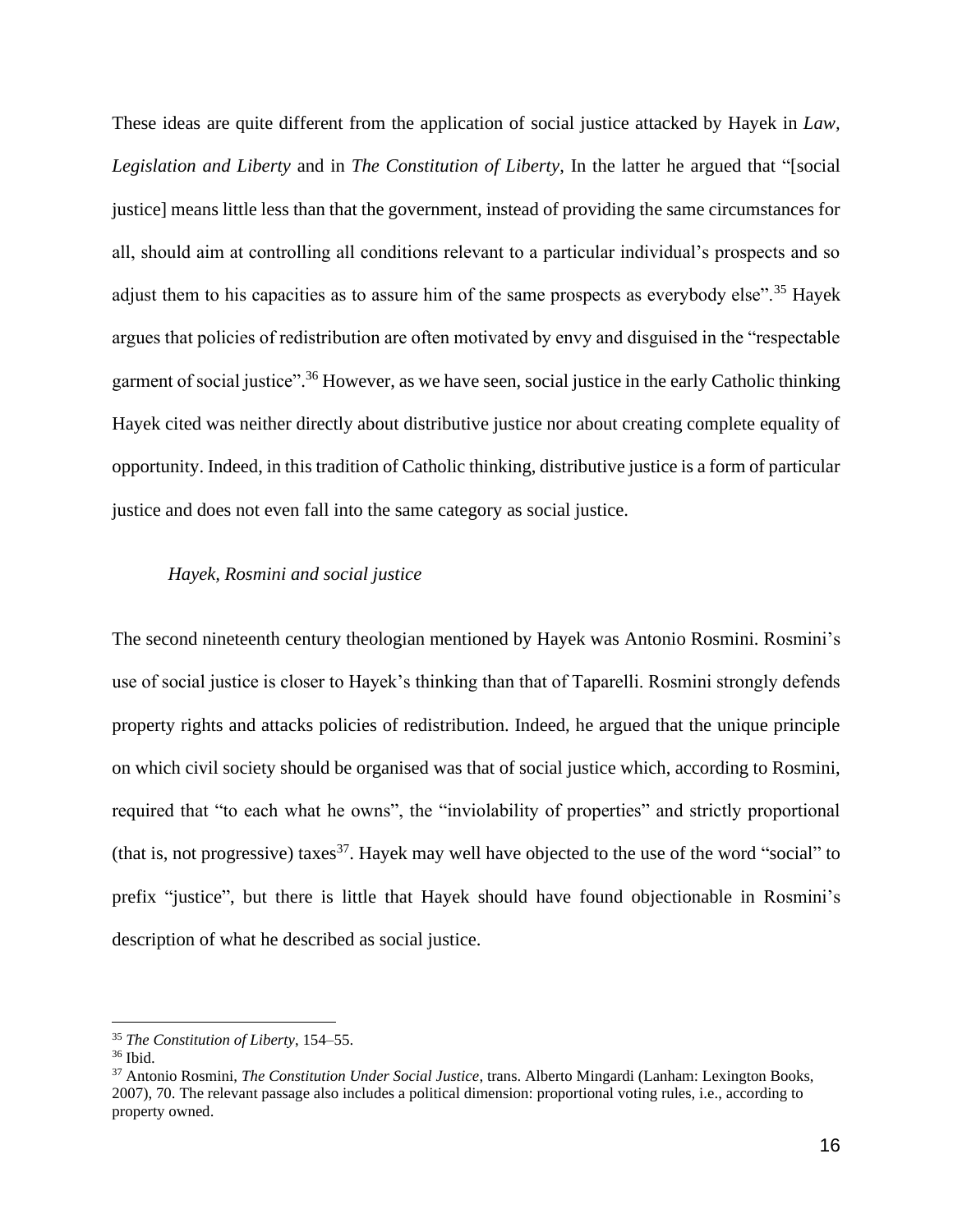Thomas Burke sums up the contributions of Taparelli and Rosmini arguing that the former, as a conservative, was defending the existing constitutional arrangements and the latter, as a liberal, was arguing for the restraint of the powers of government in a democracy and for the inviolability of property.<sup>38</sup> Social justice was not a new category of justice but, as Burke puts it, an extension of ordinary justice into the new arena of society as a whole.<sup>39</sup>

# 4. The development of social justice in Catholic teaching in the 1930s

#### *The social justice encyclical*

In *The Mirage of Social Justice,* Hayek refers to *Quadragesimo Anno* and *Divini Redemptoris* published in 1931 and 1937 respectively. The latter will be discussed in the next section. As noted above, Hayek cites these documents as evidence that the Catholic Church had made social justice part of its official doctrine whilst writing caustically that large sections of Christian churches have embraced the concept of social justice whilst losing their faith in the supernatural. *Quadragesimo Anno* came to be known as the "social justice encyclical". However, as in the case of *Rerum Novarum,* the use of justice in this context was not an innovation. Scripture uses justice to describe social and economic relationships in a very similar way to the use in these teaching documents.

The publication of *Quadragesimo Anno* led to much theological reflection. Important figures in this regard were some of the disciples of Heinrich Pesch, the author of a monumental work on political economy and known for the development of what is known as "solidarism". <sup>40</sup> Influential

<sup>38</sup> See Thomas P. Burke, *The Concept of Justice: Is Social Justice Just?* (London: Continuum, 2011), chap. 3. See also Novak and Adams, *Social Justice Isn't What You Think It Is*, 91, 295.

<sup>39</sup> Cfr. Burke, "The Origins of Social Justice."

<sup>40</sup> See Peter Koslowski, "Solidarism, Capitalism, and Economic Ethics in Heinrich Pesch," in *The Theory of Capitalism in the German Economic Tradition*, ed. Peter Koslowski (Springer, 2000), 371–96.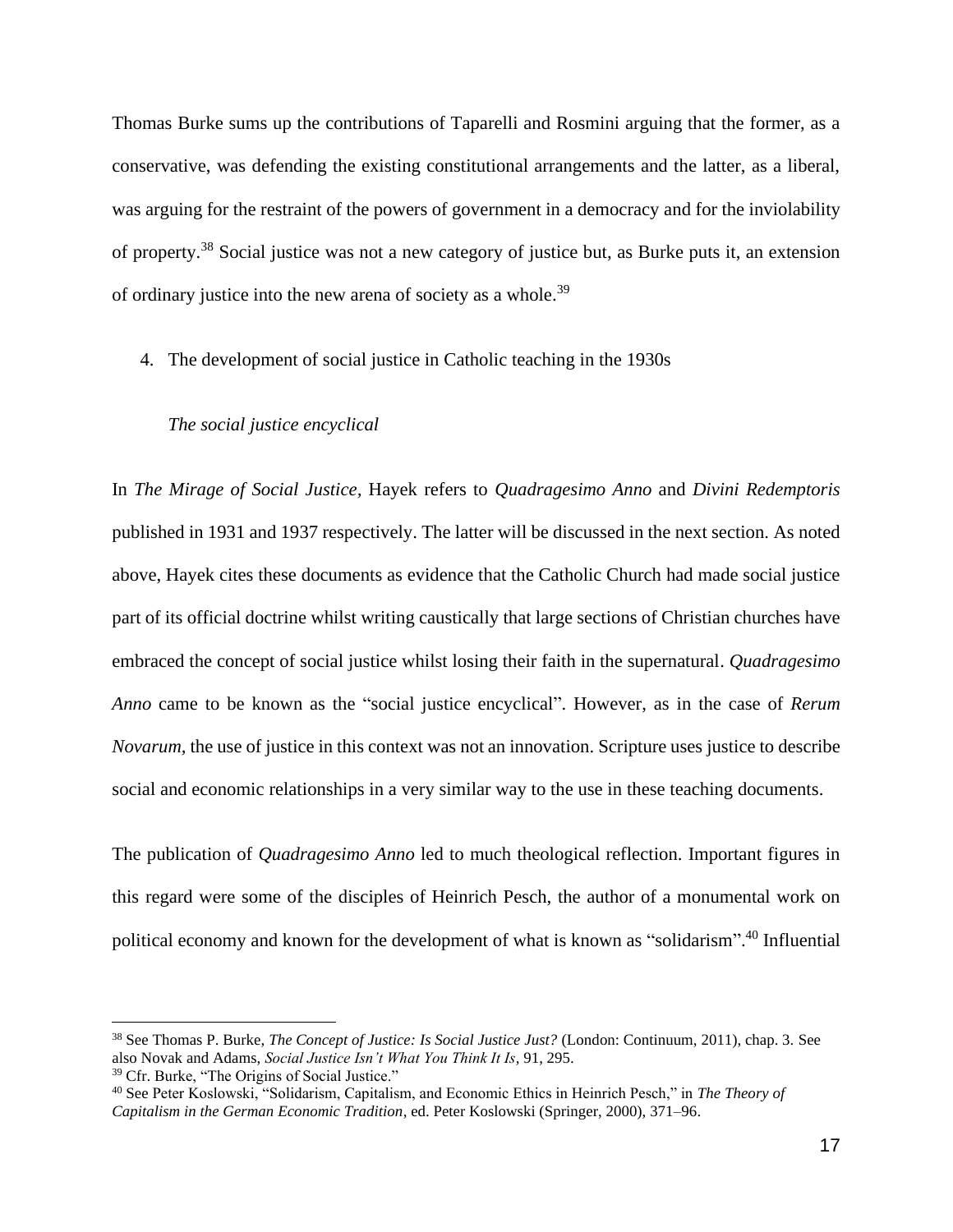among these disciples were Gustav Gundlach and Oswald von Nell-Breuning. Also important was Johaness Messner to whom Hayek himself refers, though without any analysis.<sup>41</sup>

The encyclical *Quadragesimo Anno*, uses the term social justice on nine occasions and there is a detailed discussion of the concept from paragraphs 54 to approximately 85. This discussion is interesting, especially in the context of modern juxtapositions of Hayek's views on the matter with the teaching of the Catholic Church. Firstly, it should be noted that the idea of social justice was linked explicitly to distributive justice. However, the context is important. The state was not designated with the primary active role in this respect in *Quadragesimo Anno*. Indeed, in this part of the discussion about social justice (54-85), no explicit role for the state is proposed at all. Furthermore, the focus was not on a separate process of distribution but on how social justice led to conditions in which there would be a just distribution of goods. When it comesto the distribution of goods, it was proposed that all citizens should have sufficient income for basic living plus sufficient to allow a family to accumulate some property. Pope Pius XI explicitly criticised the idea that there should be equality of outcomes, whilst also criticising wide disparities in income and wealth. He argued (57) that social justice and the common good of all society could not be satisfied if one class prevented all from sharing in the riches of society.

It would appear that Pope Pius saw social justice as strongly linked to both distributive justice and the common good: "By this law of social justice, one class is forbidden to exclude the other from

<sup>41</sup> Hayek, *The Mirage of Social Justice*, 176. Messner argued that social justice was a new development; see his "Zum Begriff Der Sozialen Gerechtigkeit," *Die Soziale Frage Und Der Katholizismus. Festschrift Zum 40jährigen Jubiläum Der Enzyklika "Rerum Novarum,"* 1931, 416–435. A good summary of the German literature can be found in Joachim Giers, "Zum Begriff Der Justitia Socialis: Ergebnisse Der Theologischen Diskussion Seit Dem Erscheinen Der Enzyklika" Quadragesimo Anno" 1931," *Münchener Theologische Zeitschrift* 7, no. 1 (2014): 61– 74. Messner argues that his original ideas were adopted and therefore most theologians now argue that social justice is not the same as legal or general justice; see his *Social Ethics. Natural Law in the Western World* (London: Herder, 1965), 323–24.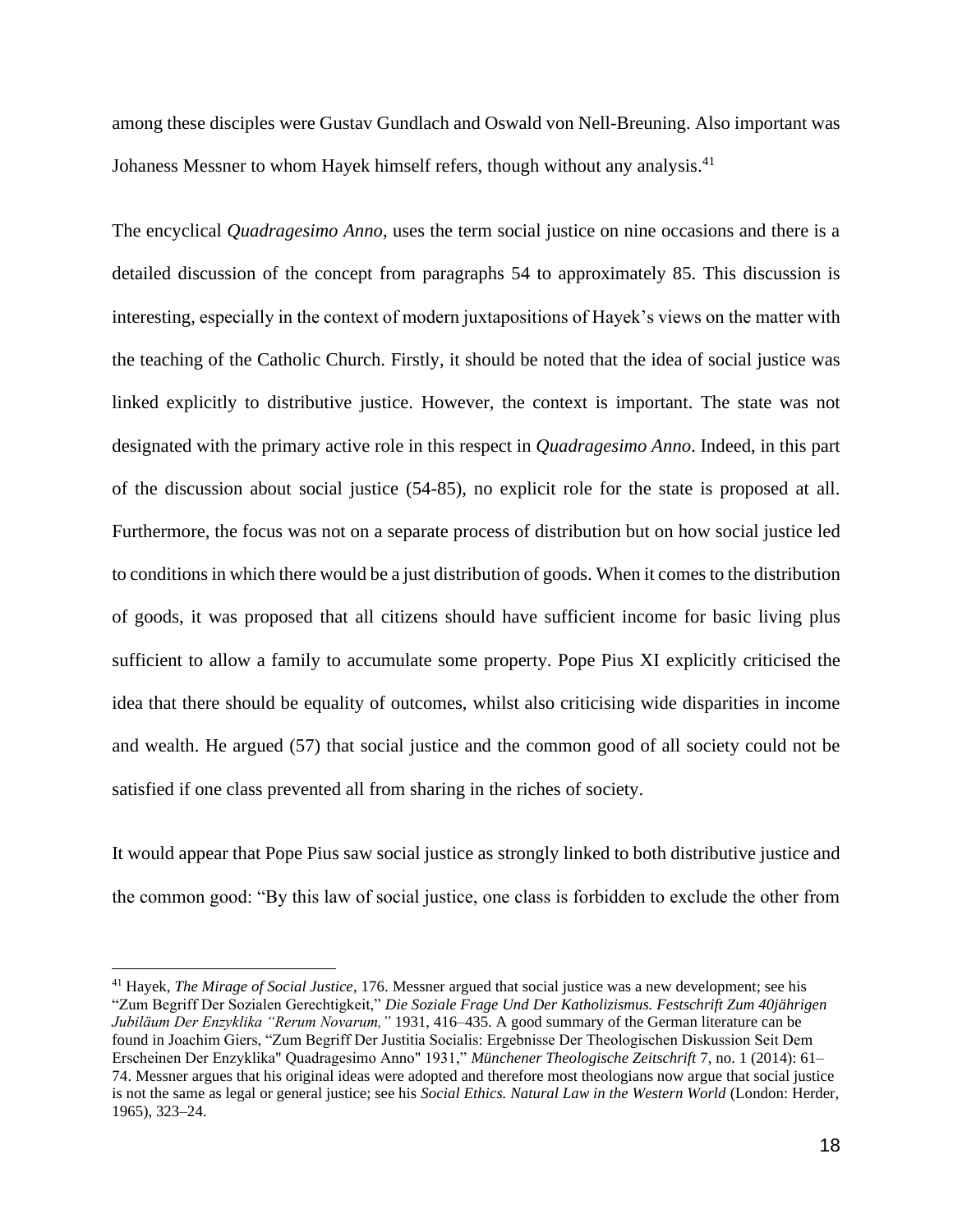sharing in the benefits...To each must therefore be given his own share of, goods, and the distribution of created goods, which... must be brought into conformity with the norms of the common good, that is social justice" (QA 57–58). But, as with *Rerum Novarum,* significant responsibilities in this respect were laid at the door of employers, civil associations and actors other than the state. It is not being proposed that the state redistributes goods in an attempt to achieve a just outcome according to some pre-conceived ideal or notion of desert. In general, a just distribution of goods should arise when people treated each other justly in the economic sphere.

With regard to employers, a series of principles was set out which was designed to indicate how a just wage could be determined by an employer. These included not just the value of a labourer's product or the level of wages as determined in a freely agreed contract, but also, for example, the family situation of the worker. Whilst Pope Pius did not say that a freely-agreed contract of employment was unjust by nature, he did say that partnership arrangements between the social classes were preferable (64, 65). This is in the spirit of the encyclical more generally in which the principle of subsidiarity was proposed with an important role for professions, guilds and unions.

The strong implication here is that, although social justice is relevant to the state, the practice of the virtue is relevant to all social groups and to individuals. It is the responsibility of the state assist other social groupings in meeting their obligations in accordance with the principle of subsidiarity. This is entirely compatible with the interpretations of Taparelli's thinking discussed above and the old definitiom of legal or general justice..

#### *Social justice consolidated -* Divini Redemptoris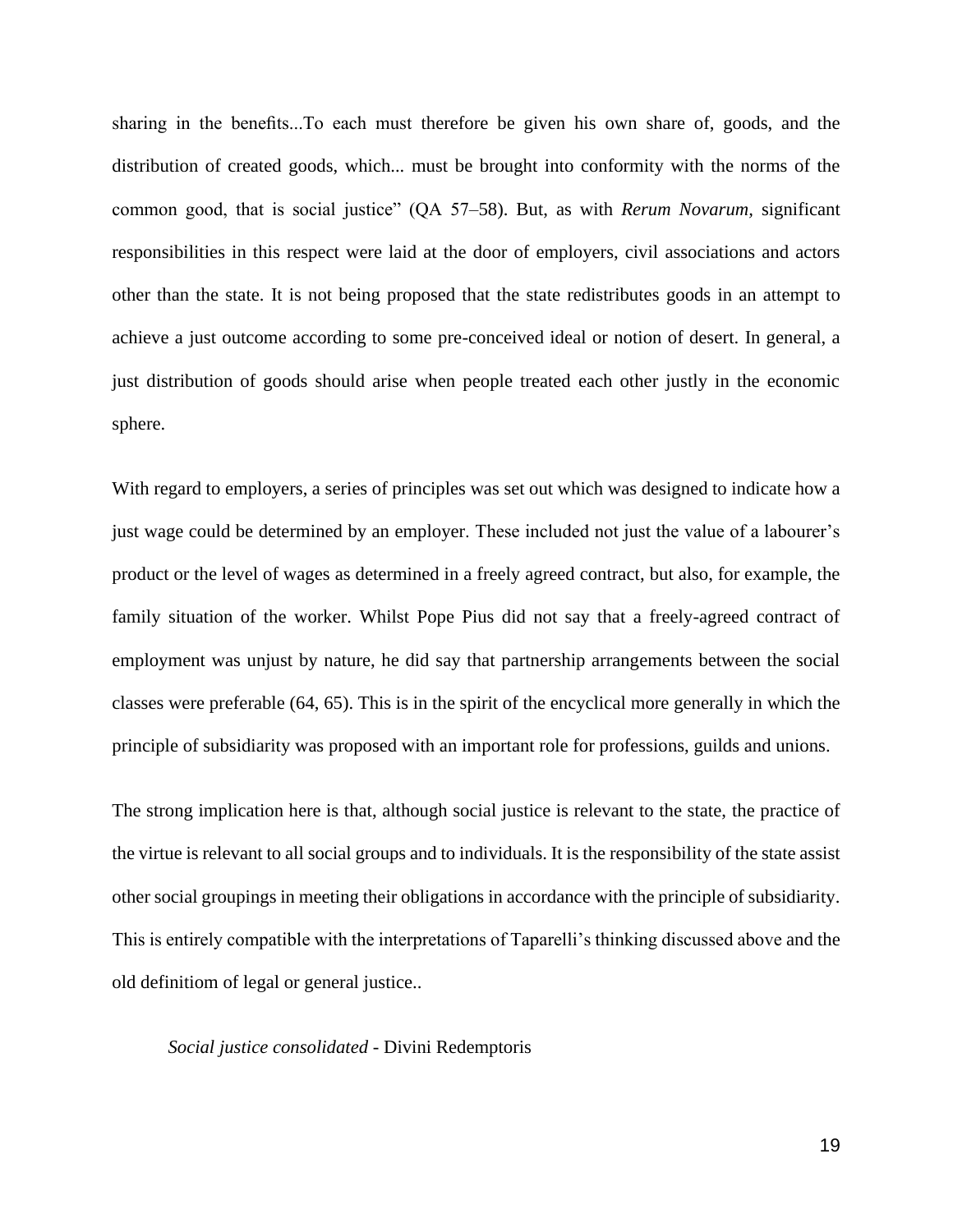Unsurprisingly, *Divini Redemptoris* had a similar message to that of *Quadragesimo Anno*. Once again, it was suggested that social justice was not satisfied until all people had sufficient maerial resources to exercise their proper social functions. In expanding upon this point, it was stressed again that this required action by employers, but also the creation of professional associations and other bodies in society that ensure that wages are not simply determined by free competition. For example, it was argued that: "the reign of mutual collaboration between justice and charity in social-economic relations can only be achieved by a body of professional and inter professional organizations, built on solidly Christian foundations" (paragraph 54). Many of a liberal disposition, such as Hayek, may regard such an approach as inefficient or the restrictions on competition that would result undesirable. However, it should be noted that the encyclical is clearly arguing that these functions belong to society and not to the state. There is no objection in principle in Hayekian thinking to extended community structures having a role in the setting of wages and other conditions, as long as the state does not give legal privilege to such arrangements.

Indeed, the fact that social justice belongs to society rather than simply to (or, indeed, primarily to) the state is demonstrated clearly when it is stated: "In reality, besides commutative justice, there is also social justice with its own set obligations, from which neither employers nor workingmen can escape." (51). And, we also seem to get a clear indication in this encyclical that social justice is orientated towards promoting the common good of the whole society: "Now it is of the very essence of social justice to demand for each individual all that is necessary for the common good." (51). Thus, the obligations arising from social justice go beyond those imposed by the state. The practice of social justice would, it can be argued, lead to a more even distribution of incomes. However, social justice is distinct from distributive justice. And social justice is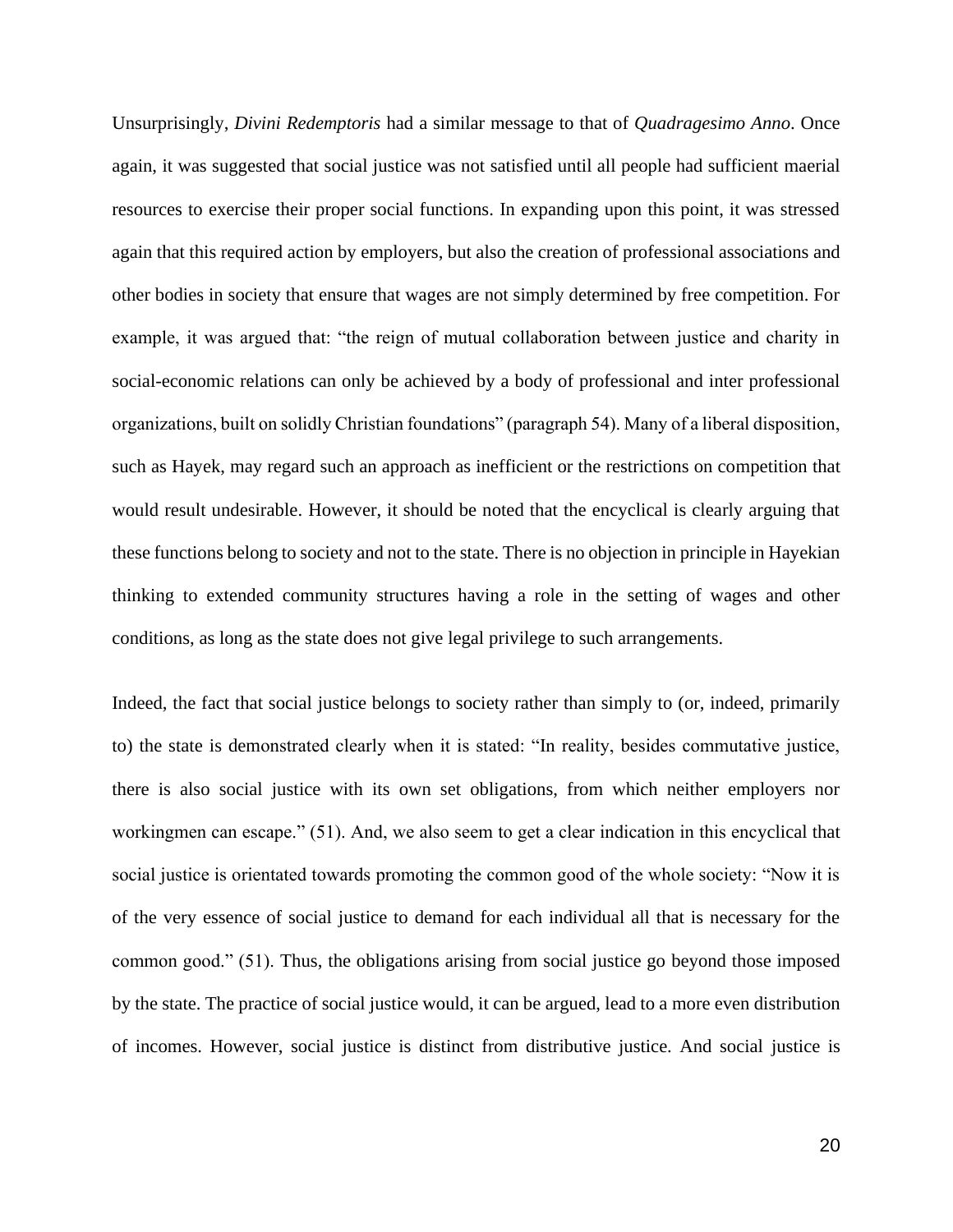definitely not something that is primarily achieved after the fact by the state redistributing incomes according to what Hayek would have regarded as arbitrary principles.

5. Reflections on and development of social justice in the early-modern social teaching of the Catholic Church

## *Reflections on the teaching documents of the 1930s*

*Quadragesimo Anno* was drafted by the Jesuit priest Oswald von Nell-Breuning<sup>42</sup>. Reflecting on his involment in the drafting of the encyclical, Nell-Breuning stated:

With the intent of publishing a new encyclical on the  $40<sup>th</sup>$  anniversary of the encyclical *Rerum Novarum*, Pius XI, bypassing all Vatican offices, (only the Cardinal Secretary of State knew about it) entrusted its preparation to Fr. Wlodimir Ledochowski, Superior General of my order, who enjoyed his highest confidence. [...] Fr. Ledochowski in turn gave me the assignment of preparing a draft in strict secrecy, according to the custom of that time".<sup>43</sup>

Nell-Breuning argued that: "*Quadragesimo Anno* has finally and definitively established, theologically canonized, so to speak, social justice."<sup>44</sup> Given these words, perhaps it is not surprising that Hayek would address the Catholic Church's development of the idea. with such seriousness. Nell-Breuning said that it was our duty to study social justice, according to the strict

<sup>42</sup> Nell-Breuning was a student of Liberatore; seeNovak and Adams, *Social Justice Isn't What You Think It Is*, 91.

<sup>43</sup> Oswald von Nell-Breuning, "The Drafting of Quadragesimo Anno," in *Official Catholic Social Teaching*, ed.

Charles E. Curran and Richard A. McCormick, Readings in Moral Theology 5 (New York: Paulist Press, 1986), 60– 61.

<sup>44</sup> Oswald von Nell-Breuning, *Reorganization of Social Economy: The Social Encyclical Developed and Explained* (Bruce Publishing Company, 1936), 5.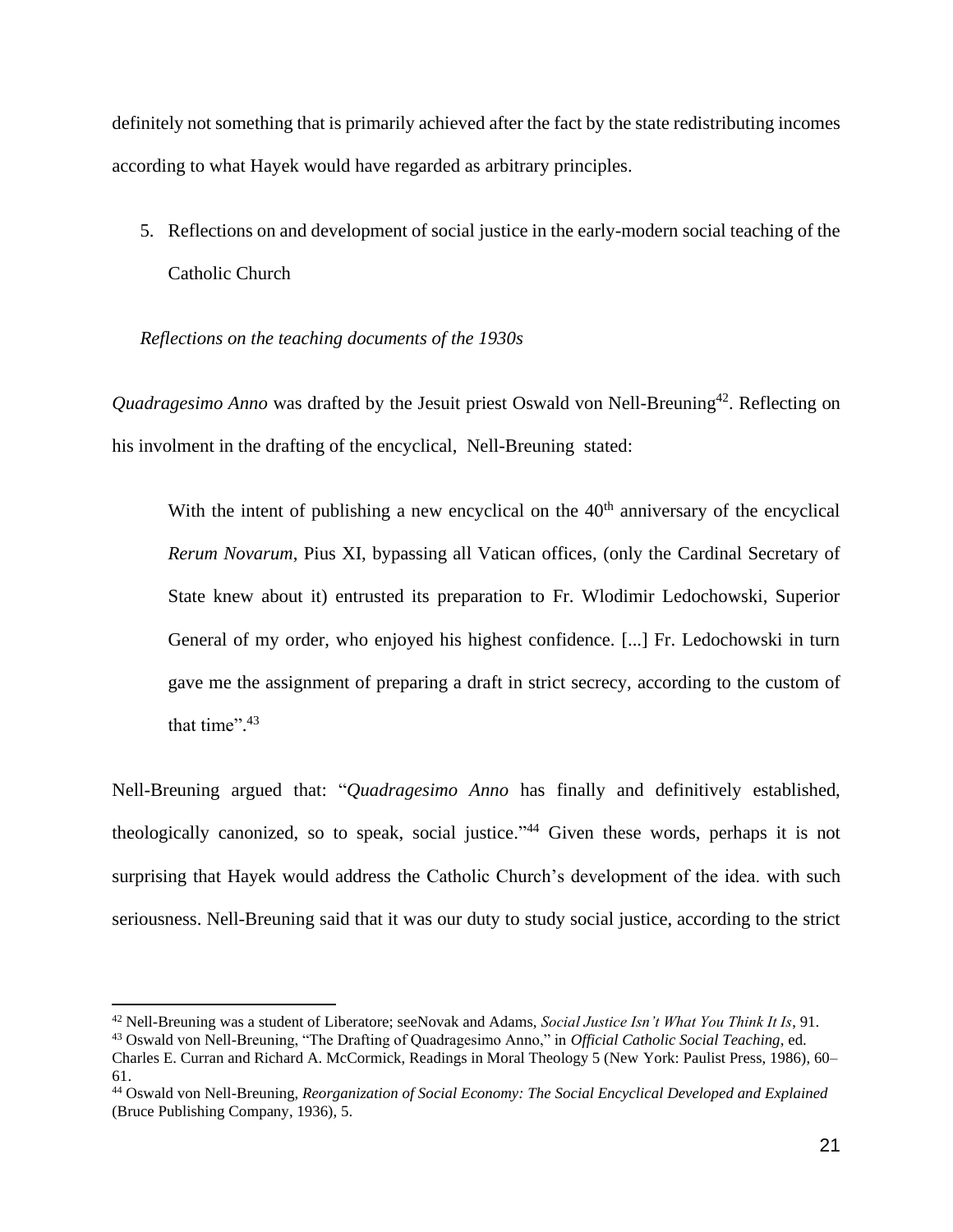requirements of scientific theology, and "give it its proper place in the structure of the Christian doctrine of virtue on the one hand and the doctrine of rights and justice on the other".<sup>45</sup> As Novak and Adams discuss, this does not really explain what the term actually means and it is not easy to discern a meaning from Nell-Breuning's discussion. <sup>46</sup> Indeed, for a term of such importance, it might be asked why its definition was not more formally introduced and discussed after its introduction in the formal teaching of the Church.

Novak and Adams themselves suggest a definition of social justice which relates to the virtue of free associations forming through the industry and sacrifice of people whose acts have ramifications that go far beyond their family or even the neighbourhood. They describe this kind of contribution as both virtuous and obviously social. <sup>47</sup> This is a plausible interpretation. In effect, refection on the role of civil associations is an important aspect of Catholic social teaching. Moreover, this is clearly an aspect of the term as understood by its nineteenth century originators, though it is certainly not its full intended meaning.

Lee suggests that the subjects of social justice are the various groups and associations that make up society and that the object is just social relations especially in the economic sphere. This includes the public authorities, but also firms, associations, unions and so on. *Quadragesimo Anno* (101), for example, applies the term social justice to classes, arguing that the exploitation of labour by the class of capital owners in a way which scorns the dignity of workers offends the social character of economic activity, social justice and the common good.

<sup>45</sup> Ibid., 5.

<sup>46</sup> *Social Justice Isn't What You Think It Is*, 110–11, 115.

<sup>47</sup> Ibid., 118.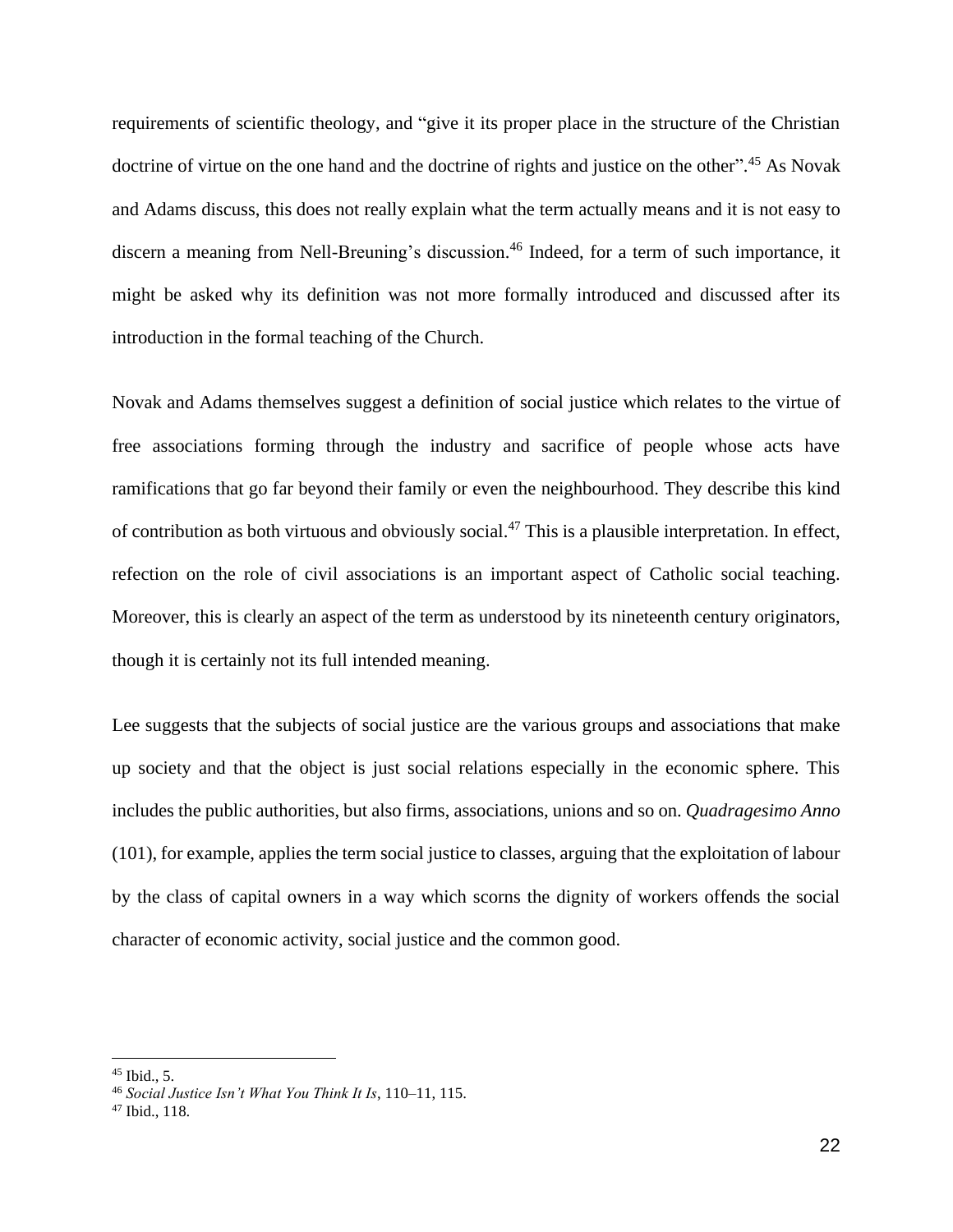It is also noted by Lee that the end of social justice, as we have discussed above, is the promotion of the common good – that is the bringing of the whole of society to fulfilment. As has been noted, there are links drawn in *Quadragesimo Anno* between the common good, social justice and the distribution of goods (57-58). However, social justice is not just another name for distributive justice – its realm is intended to go further and precede distributive justice. As Lee points out, Pope Pius refers to the economy as the most important division of social life – but it is only one division.<sup>48</sup> The promotion of the common good and the realisation of social justice also go beyond the economic sphere.

Lee notes that Nell-Breuning did not have an explicit treatment of social justice in his commentary on the encyclical. Despite his exhortation that we should study the concept thoroughly, Lee argues Nell-Breuning's commentary still leaves us somewhat in the dark.<sup>49</sup> An examination of Nell-Breuning suggests that Lee's comments are reasonable. Nell-Breuning notes that he does not want to provide the commentary and analysis himself in his own volume, though he does offer a little insight. Specifically, Nell-Breuning argues that social justice is meant to counter the notion that an economy is self-guiding: the economy should be guided by social justice. In other words, the idea of social justice is a direct rejection of the idea that a market economy will self-order in such a way that it will necessarily be directed towards promoting the common good.<sup>50</sup> Following this, though social justice is intended to act through all social organisations, Nell-Breuning does suggest a strong guiding role for the state: "In a properly regulated community, social justice finds *its material realization* in public institutions, and *acts* through public authorities or their representatives." According to Nell-Breuning, the right social order is established through the

<sup>48</sup> Lee, "Is 'Social Justice' Justice?," 11.

<sup>49</sup> Ibid., 20–24.

<sup>50</sup> Nell-Breuning, *Reorganization of Social Economy*, 246.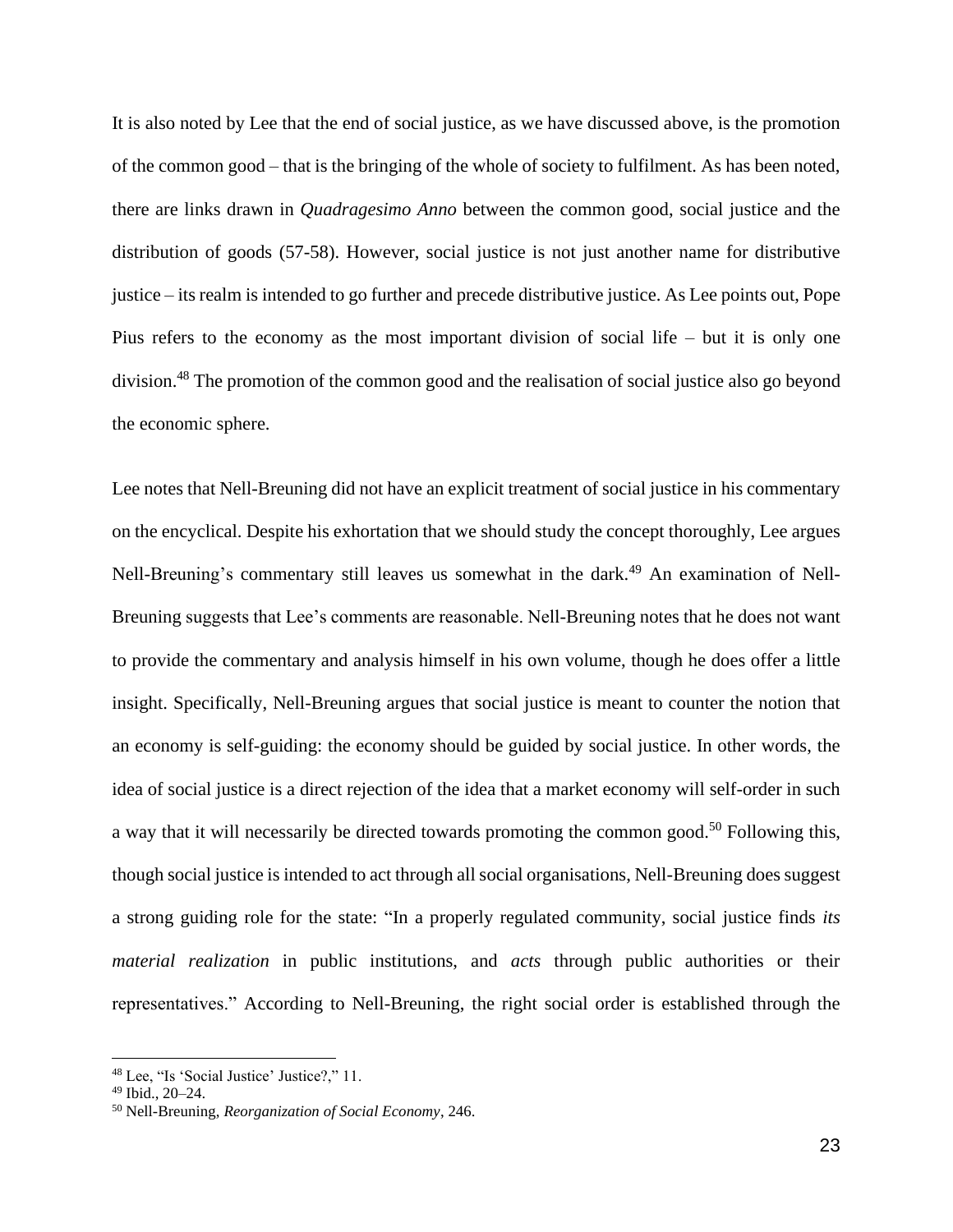state: "this power, according to Leo XIII and Pius XI, is the state. The right social and economic order is established by the supreme authority in society, which in turn is bound by the demands of social justice from which it draws all its legal authority to direct and regulate."<sup>51</sup>

It could be argued that there is a difference in emphasis here between the encyclical *Quadragesimo Anno* and the author of its first draft. Nell-Breuning seems to give more responsibility to the state as the prime actor when it comes to social justice than Pope Pius himself who focuses on the role of all social groups.<sup>52</sup> It should be noted, though, that throughout Catholic social teaching and across many issues, the precise role for the state in economic and social life is a prudential matter for debate. Indeed, it is to precisely this kind of debate that we argue Hayek could have contributed in his analysis of social justice. It is important to note, however, that the purpose of the state's directive force, according to Nell-Breuning, is not to promote a particular distribution of incomes, which is the focus of Hayek's critique of social justice. Rather, it is to help institutions and individuals promote the common good. As Nell-Breuning writes: "The result of this social justice, always an efficient principle in public authority, shall, according to the Pope's statement, look first of all to social legislation; it shall bring about a legal social order that will result in the proper economic order."<sup>53</sup> This approach is explicitly contrasted with the redistribution of property and it is proposed that, if the economic order were appropriately inspired by social justice, there would

<sup>51</sup> Ibid., 250.

 $52$  Though, it is interesting to note that, Nell-Breuning later expressed dismay at Pius XI's appreciation of the 'QA state' allegedly established in Austria through the Constitution of May, 1934. Nell-Breuning suggested that the idea of a 'QA state' is a direct self-contradiction of Quadragesimo Anno in which Pope Pius XI echoes Pope Leo XIII in asserting the right of citizens to choose their own form of government (QA 86). See Nell-Breuning, "The Drafting of Quadragesimo Anno."

<sup>53</sup> Nell-Breuning, *Reorganization of Social Economy*, 250.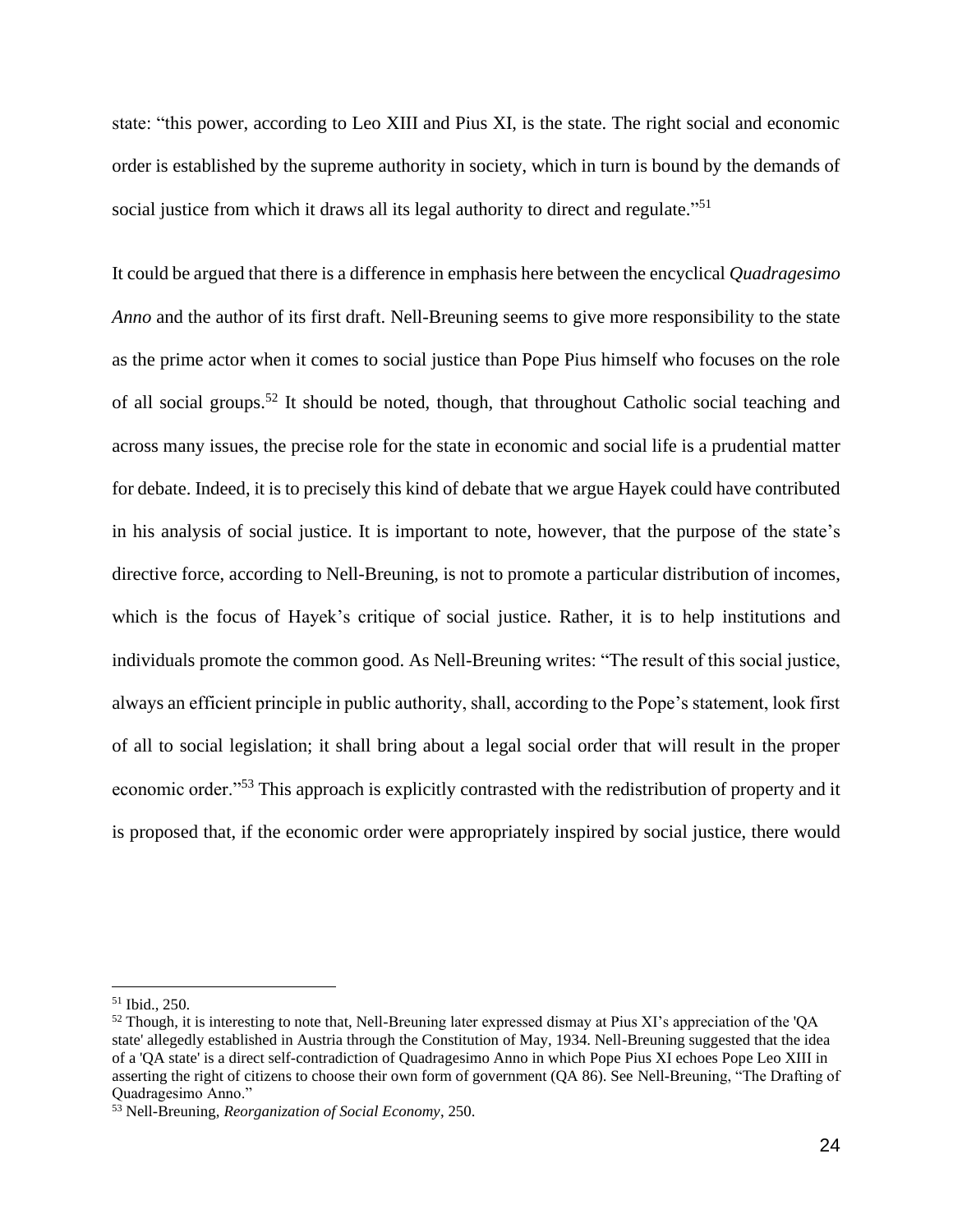be no need for what Nell-Breuning describes as the 'socialist redistribution of property'. Indeed, the practice of social justice by all actors will ensure that all receive what is their due.<sup>54</sup>

#### *The formal modern teaching of the Catholic Church on social justice*

The formal modern teaching of the Church in the *The Catechism of the Catholic Church* and in *The Compendium of the Social Doctrine of the Church* continues to use the term social justice in the sense developed from the 1860s to the 1930s even if its secular use has changed. For example, *The Compendium of the Social Doctrine of the Church* specifically defines political corruption as an offence against social justice as it relates to actions in the economic sphere of life which is part of the social sphere. Paragraph 1935 of the Catechism specifically raises the question of racial discrimination in the section on social justice. These uses of the phrase, which are totally consistent with Catholic thinking on social justice since the mind nineteenth century, are totally different from the use of the term Hayek was criticising.

The aspects of social justice which are very clear and consistent between the Church's teaching today, 1930s Catholic teaching and nineteenth century thinking are that justice is intended to be a virtue; that it relates to how people interact in the economic and social sphere; that its practice is designed to bring the whole of society to a higher state of perfection thereby promoting the common good; that it is not fundamentally about creating a uniquely just distribution of incomes (although social justice does have distributional consequences); that it applies to all social institutions; and that there is a role for the state, but the state is not the primary (or at least not the only) actor. Thus, the formal teaching of the Catholic Church is not an innovation, but a

<sup>&</sup>lt;sup>54</sup> It is worth noting the contrast with the Rawlsian idea of justice as fairness which would imply ex-post redistribution. This distinction is also made by Martin Rhonheimer; see "The True Meaning of 'Social Justice.'"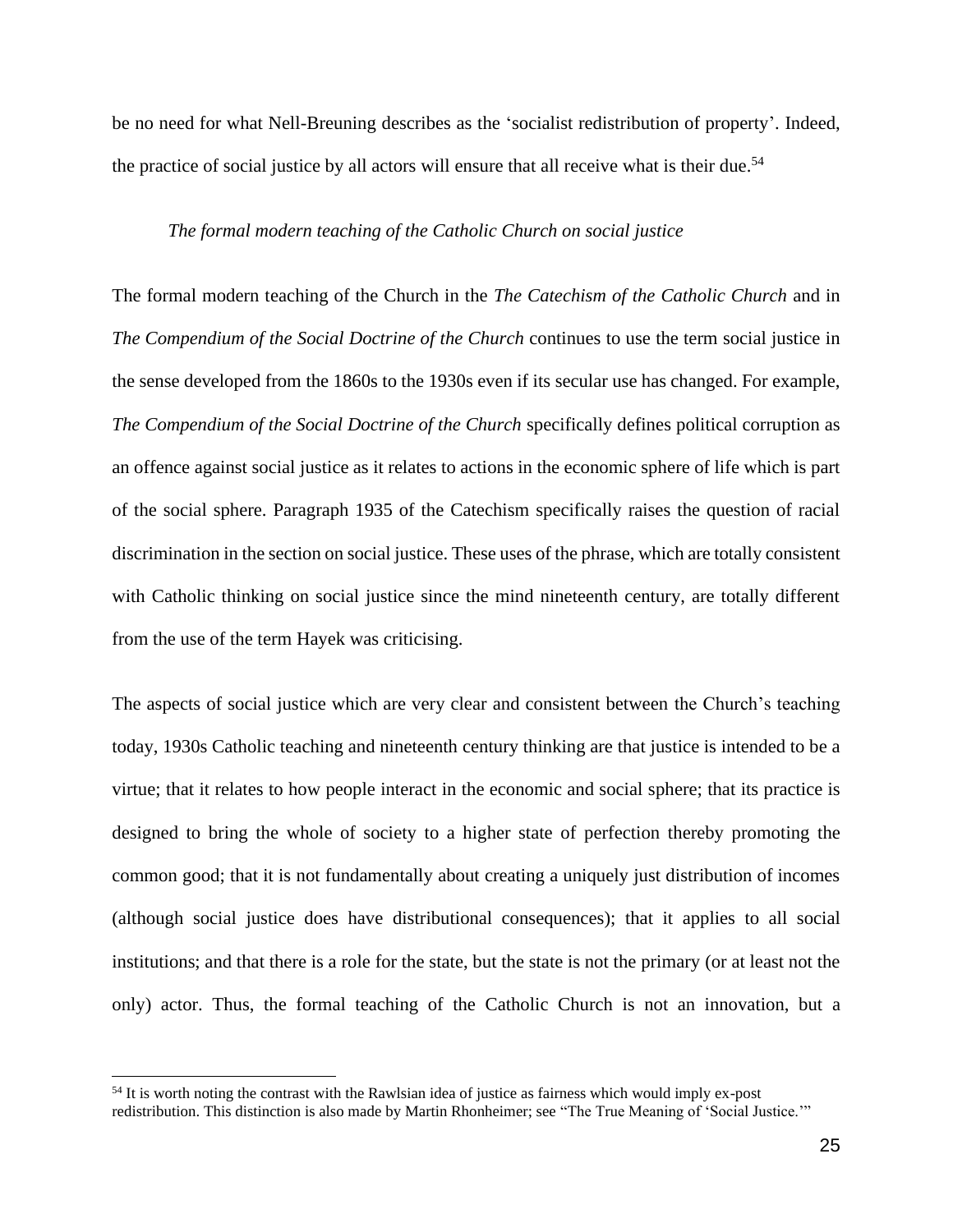development of the ideas of nineteenth century thinkers which were, in turn, derived from the thinking of Thomas Aquinas. 55

6. Hayek's thought and (in)consistency with the teaching of the Catholic Church

Within Catholic social teaching, there is a clear conception of the idea of a good society. This is the context for understanding social justice which is the virtue which requires us to orientate our actions to promoting the the common good of the whole society so that all members of society can reach fulfilment. In contrast, Hayek would not have accepted the idea that there was a single goal to which the social order should be directed: Hayek would not have had an objective sense of the good as such. For Hayek, as well as for other liberal thinkers, the purpose of the state is to promote and enforce rules of just conduct which allow all to choose peaceful preferred means to meet their preferred ends. However, for the tradition of Catholic social teaching, especially as informed by the philosophy of Thomas Aquinas, the state exists to promote the common good and help bring society to virtue and perfection.<sup>56</sup> This is a clear division between Hayek and the Catholic notion of social justice.

There is agreement between Catholic thinking and Hayek on the fact that the state should not try to design the perfect society. There are prudential judgements to be made as to the appropriate role of the state given the limitations of human nature (including the limitations of human knowledge),

<sup>55</sup> Though consistency with Rosmini is hard to find.

<sup>&</sup>lt;sup>56</sup> There is an important caveat to be made here. Aquinas' account of the common good did not and could not have in mind the idea of the modern, nation-state as we know it. It is beyond the scope of this paper to explore the implications if this distinction for the Thomist notion of the common good. Another important caveat to add is that Catholic social teaching is not equivalent to Thomism, but the deep interconnections between Catholic social teaching and the social philosophy of Aquinas cannot be dismissed. After all, the origins of modern Catholic social teaching are generally associated with Leo XIII, the pope who restores the study of Thomism in Catholic seminaries and who also promoted Thomism. On the connection between Leo XIII and Catholic philosophy more generally, see Alasdair MacIntyre, *Three Rival Versions of Moral Enquiry. Encyclopaedia, Genealogy, and Tradition* (London: Duckworth, 1990), chap. 3.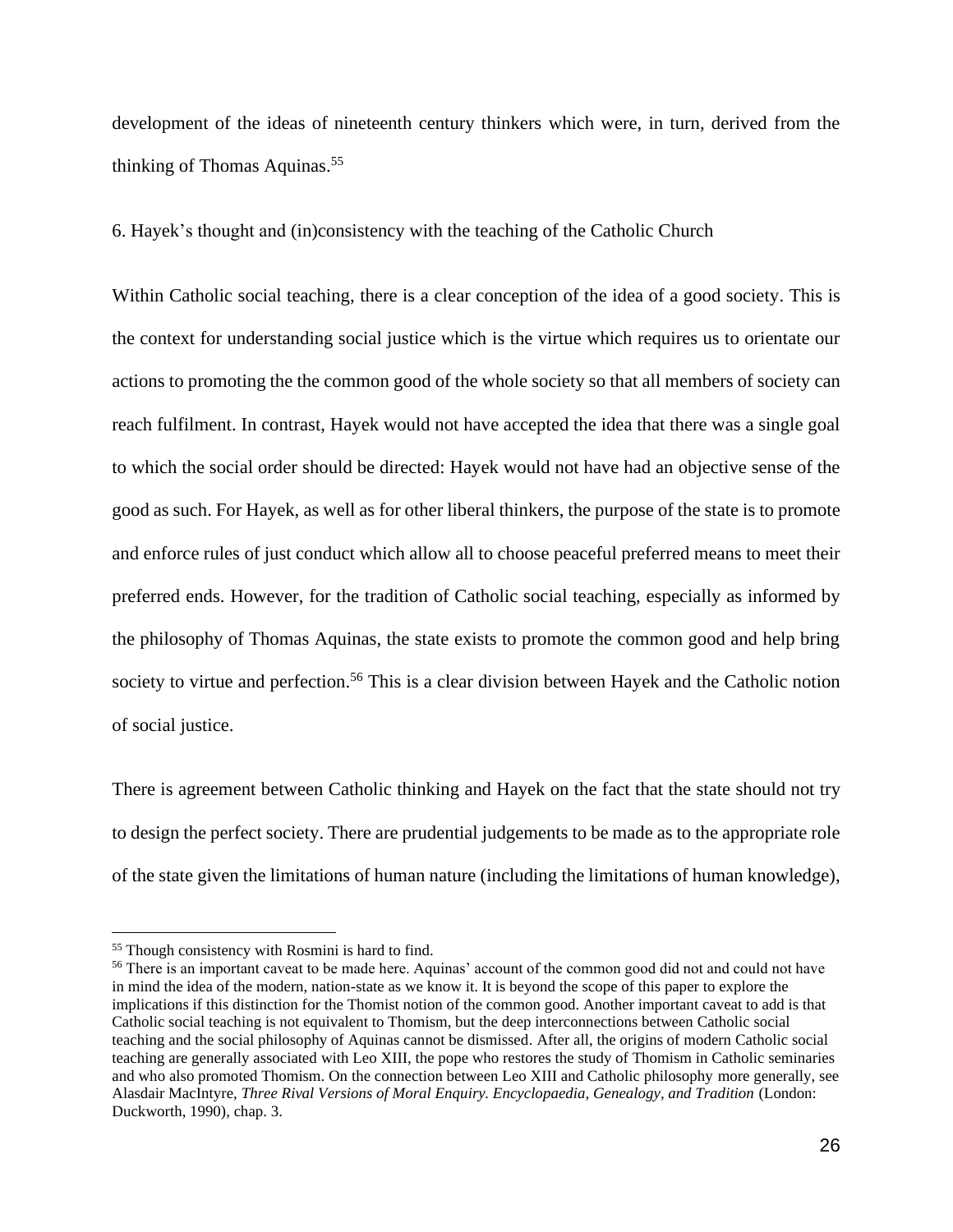local circumstances, and the good at stake in a political community. And major actors in promoting the common good are other groups such as businesses, employers, employees associations and civil society institutions. The extent of the involvement of the state is not settled in Catholic social teaching and will always be context dependent.

This should create the nexus for a productive conversation. Hayek distinguishes between the extended order of a great society which cannot be designed and to which just rules of distribution cannot be applied and smaller scale orders in which it is possible to distribute goods on the basis of various interpretations of justice, taking into account, for example, effort and need. So, the question for Hayek – and his followers – is why they cannot define a category of justice which relates to actions in the social and economic sphere within non-state groups that make up the extended order and the great society such as businesses, families, civil society organisations, and so on. Might we not wish to call that category of justice "social" justice – or, if we do not like the qualifier "social" it could be called something else? This would not be the same as social justice in Catholic thinking, but it would bear some relationship to it.

Indeed, such ideas do appear in classical liberal thinking, often being described as "general justice" following Aristotle. There is a clear link with Catholic Church teaching here as Aquinas's ideas had a strong Aristotelian flavour. In fact, Hayek does recognise the concept of justice in the sense of justice in society outside the context of political authority, though he does not develop the idea. Hayek, for example, explains how an employer should determine employees' wages according to known and intelligible rules and that it should be seen that all employees receive what is due to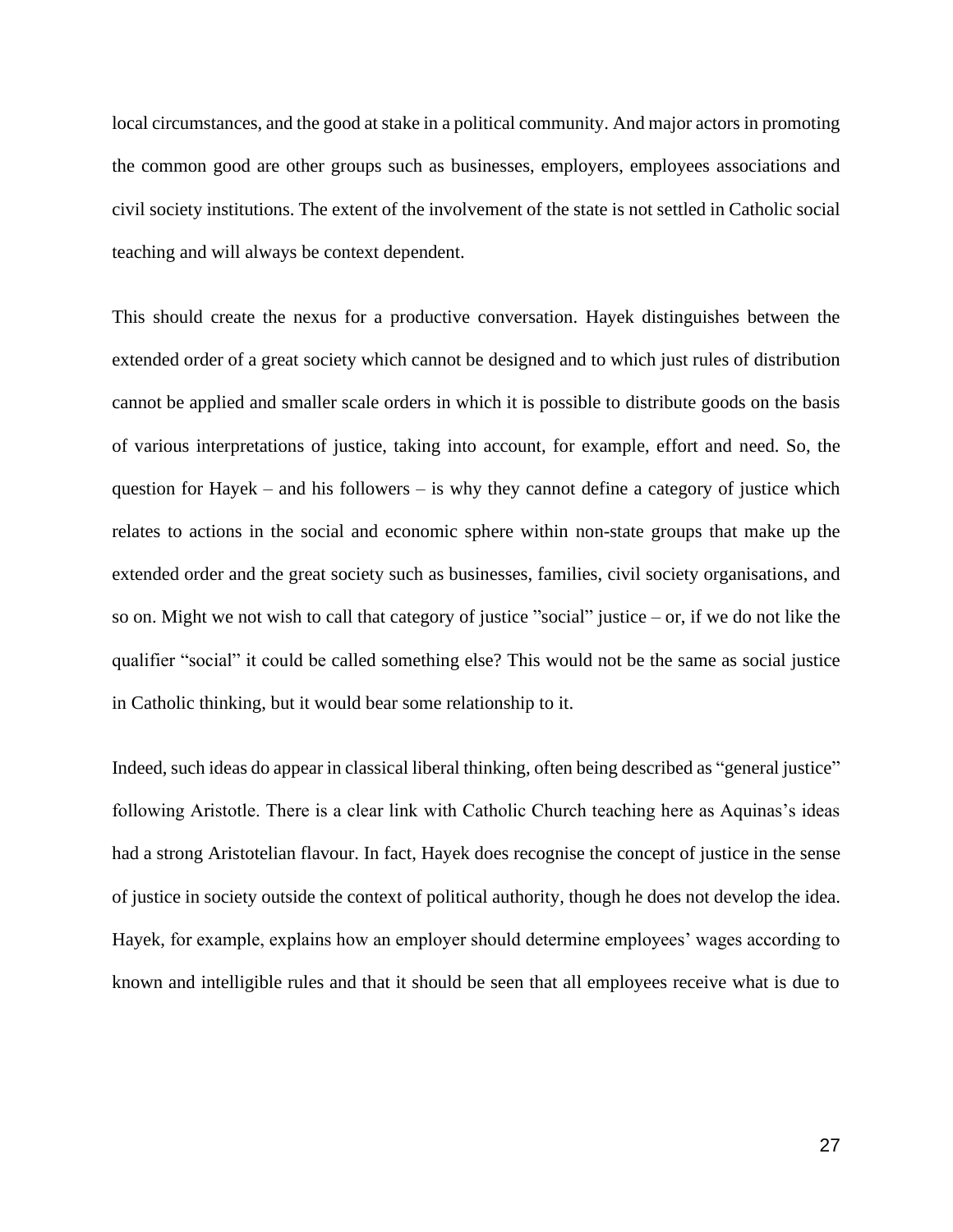them.<sup>57</sup> He actually describes this process as "justice", though he does not give it the prefix "social".

Given this, it is likely that both those applying the principles of Catholic teaching and Hayek would disapprove of an employer who hired an employee who was a member of an ethnic minority at a low wage by free agreement (thus fulfilling the demands of commutative justice) but where that wage is less than that of other employees who contribute as much to the enterprise. Catholic teaching would argue that the employee is a victim of social injustice. It would not necessarily be a matter for the state, but it would certainly be a manifestation of the absence of virtue and of unjust treatment.

To give another example of justice operating in the non-state arena, it would be reasonable to describe an admissions tutor of a university who made judgements about whether to admit students on the basis of how attractive he found them as acting unjustly. The same could apply to discrimination on the grounds of race which, as has been noted, is specifically raised in the section of the Catechism of the Catholic Church on social justice. However, it is not self-evident that this sort of behaviour should necessarily be the subject of state law enforced by the political authority. It could, though, be regarded as an aspect of justice and it would not be unreasonable to describe it as "social justice", even for a follower of Hayek, once the idea that social and distributive justice are synonyms is dropped. These are all applications of the principle of justice in the social sphere outside the political sphere and where the presence of social justice would, in Catholic thinking, help bring society to a higher state of perfection and go beyond the application of the princpiples of commutative justice.

<sup>57</sup> *The Constitution of Liberty*, 187–88.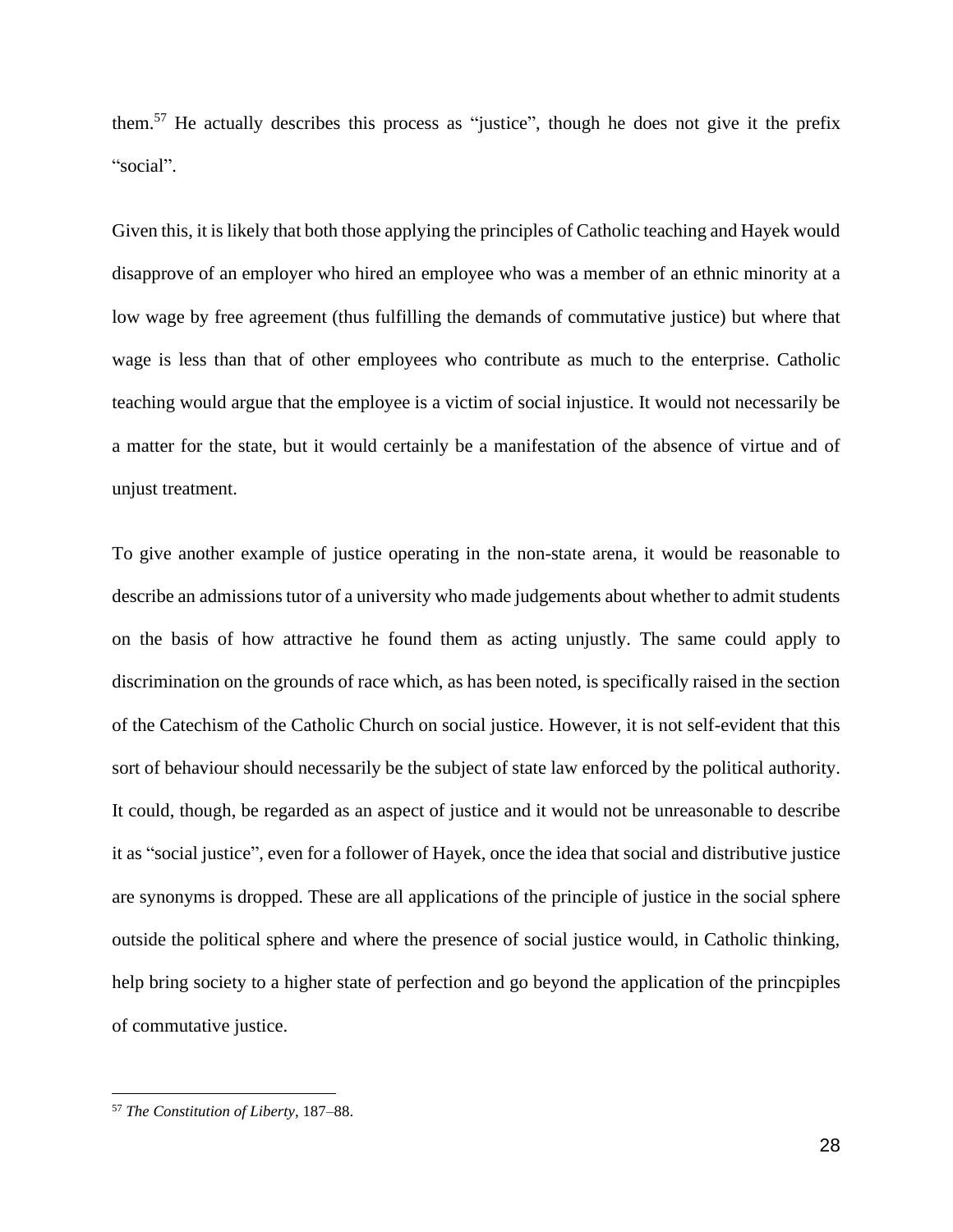Returning to Hayek's original objections to the idea of social justice, we can ask whether they still hold when applied to actions of social justice which are implied by the Church's teaching and intellectual thought from 1850 to 1939. Certainly, the idea of social justice need not be meaningless. Surely there is a set of actions that are separate from the strict application of commutative justice and which are often described as general justice in liberal thinking. The big divide is partly one of semantics (the fact that "justice" is prefixed by "social" in Catholic teaching) and partly arises from that fact that in Catholic teaching there is an objectively defined state of virtue towards which society can be brought by just actions.

Social justice, as presented in Catholic social teaching need not be atavistic either. Indeed, this is a crucial point. Social justice is the responsibility of all groups within society. In other words, it does not only apply (or indeed primarily apply) to the great society (as Hayek called it) as a whole, Rather, it applies to those smaller groups which compose society. As we have seen, Hayek did apply the idea of justice to the actions of (for example) companies setting wages. The pursuit of social justice is feasible. Whereas it is true that there cannot be general agreement on the principles by which all the goods of society should be distributed and their application<sup>58</sup>, there can be quite wide agreement about many of the actions which form the basis of social justice. If there is not agreement, in so far as the subjects of social justice are individuals and associations within the state, different individuals and associations can apply the principles differently. Finally, the fact that social justice in Catholic social teaching does not involve wholesale state redistribution of

<sup>58</sup> It should be noted that distributive justice in Catholic social teaching does not require this. The definition of distributive justice in Catholic social teaching is different from that attacked (and defined as social justice) by Hayek.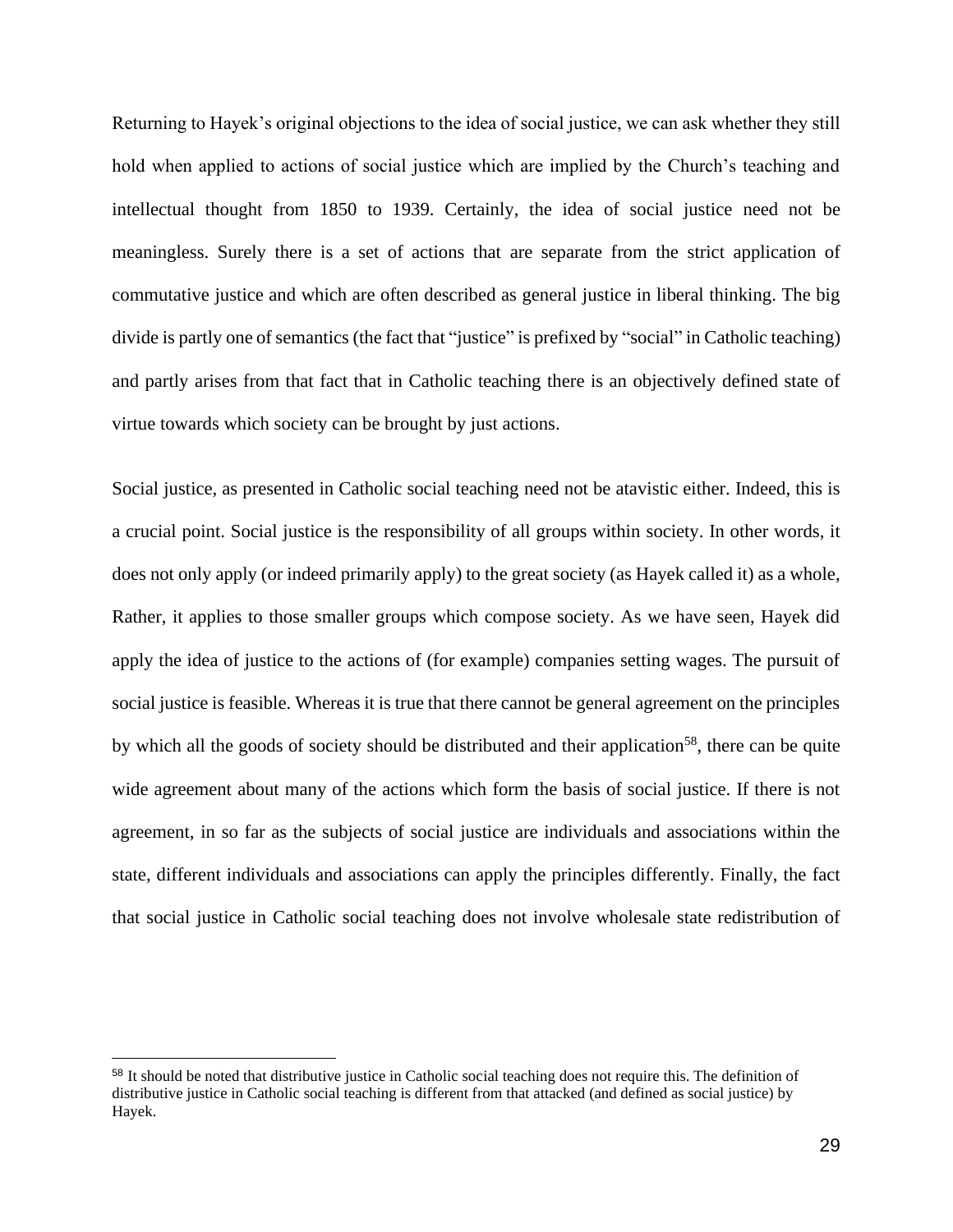property as Hayek feared means that the pursuit of social justice need not undermine other aspects of the social order which constitute, in Hayek's view, justice proper.

Indeed, Hayek would have been an enthusiast for some applications and interpretations of social justice in Catholic social teaching. He would certainly agree with the theologian Martin Rhonheimer that governments that grant legal privileges or indulge in corrupt behaviours that prevent entry into markets would be indicative of an absence of justice in the social and economic sphere.<sup>59</sup> In fact, Hayek does note that the classical liberal movement has regarded as appropriate the removal of man-made obstacles to the rise of individuals, the abolition of legal privileges and that, where the state contributed to improving somebody's condition, they should do so in a way that did not discriminate<sup>60</sup>. This is not far from an important aspect of Rhonheimer's conception of social justice and is an aspect of justice frequently referred to in Catholic teaching, especially by Pope Francis.

#### **Conclusion**

In his critiques of social justice, Hayek misunderstood the concept as it developed in Catholic social teaching. Certainly, social justice was not intended to be a synonym for distributive justice. It is unhelpful, as we have noted, that the precise meaning of social justice in the Catholic Church's teaching is not well defined. However, in its origins and applications, it is clear that the idea is something that should be applied to human action in the economic and social sphere, including by groups such as employers and civil society associations. What is much less clear is the proposed role for the state – though some role is clearly intended. Social justice is intended to be the virtue

<sup>59</sup> Rhonheimer, "The True Meaning of 'Social Justice.'"

<sup>60</sup> Hayek, *The Constitution of Liberty*,154–55.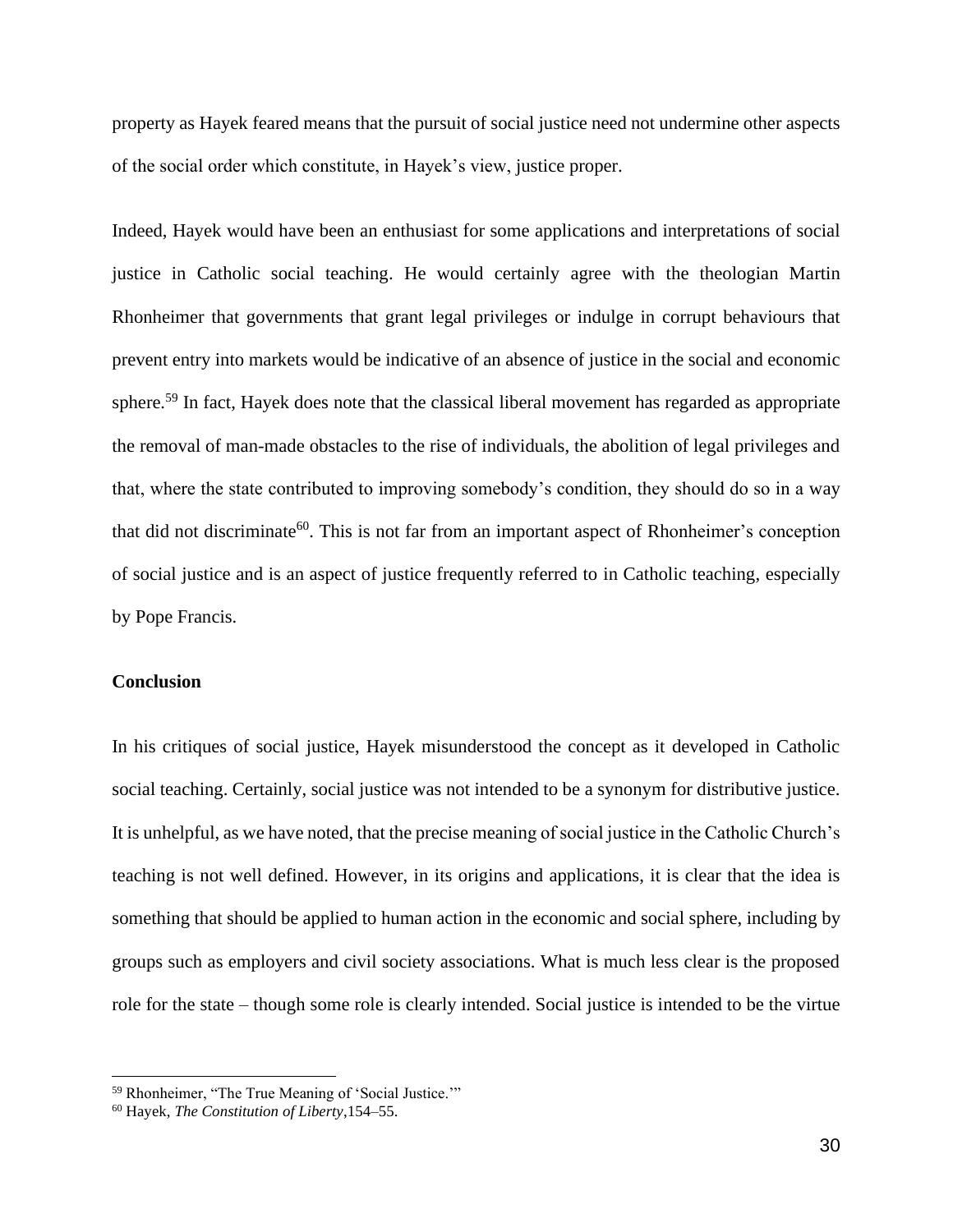that leads to the promotion of the common good or, as would have been understood in the nineteenth century, leads society to a higher position of virtue.

There is no question that Hayek would have thought unwise some of the actions in the economic sphere that the Church would consider important manifestations of social justice. And it is certainly true that he would have disapproved of the role of the state proposed in *Quadragesimo Anno.* Nell-Breuning, author of *Quadragesimo Anno,* saw the state as directing the economy in a broad sense and establishing the framework within which other institutions would operate.<sup>61</sup> However, there was ambiguity, and *Quadragesimo Anno,* though clear about a significant role for the state, tended not to relate that role to the idea of social justice explicitly – the state appears as a supporting actor in social justice rather than the commanding officer.

At the same time, in many cases, Hayek would have had little disagreement with the practical applications of social justice which are at the core of the principle in Catholic social teaching. Furthermore, those who follow Hayekian lines of thinking should be comfortable with the application of ideas of justice in the non-state arena. Much Hayekian and post-Hayekian thought is about the importance of sophisticated social constructs that are not the direct domain of the state. To put it another way, Hayekians believe that justice should not be a state monopoly. With reference to social justice, the Catholic Church believes the same. Social justice is a virtue that we should all practice.

There is, however, a clear difference between the Catholic Church's writing on matters to do with social justice and Hayek's understanding of justice, given the Church's belief that there is an

<sup>&</sup>lt;sup>61</sup> This did not mean socialist-style central planning, but the establishment by the state of frameworks which would provide for co-operation between various groups in society – something close to a system which we would call 'corporatist' today.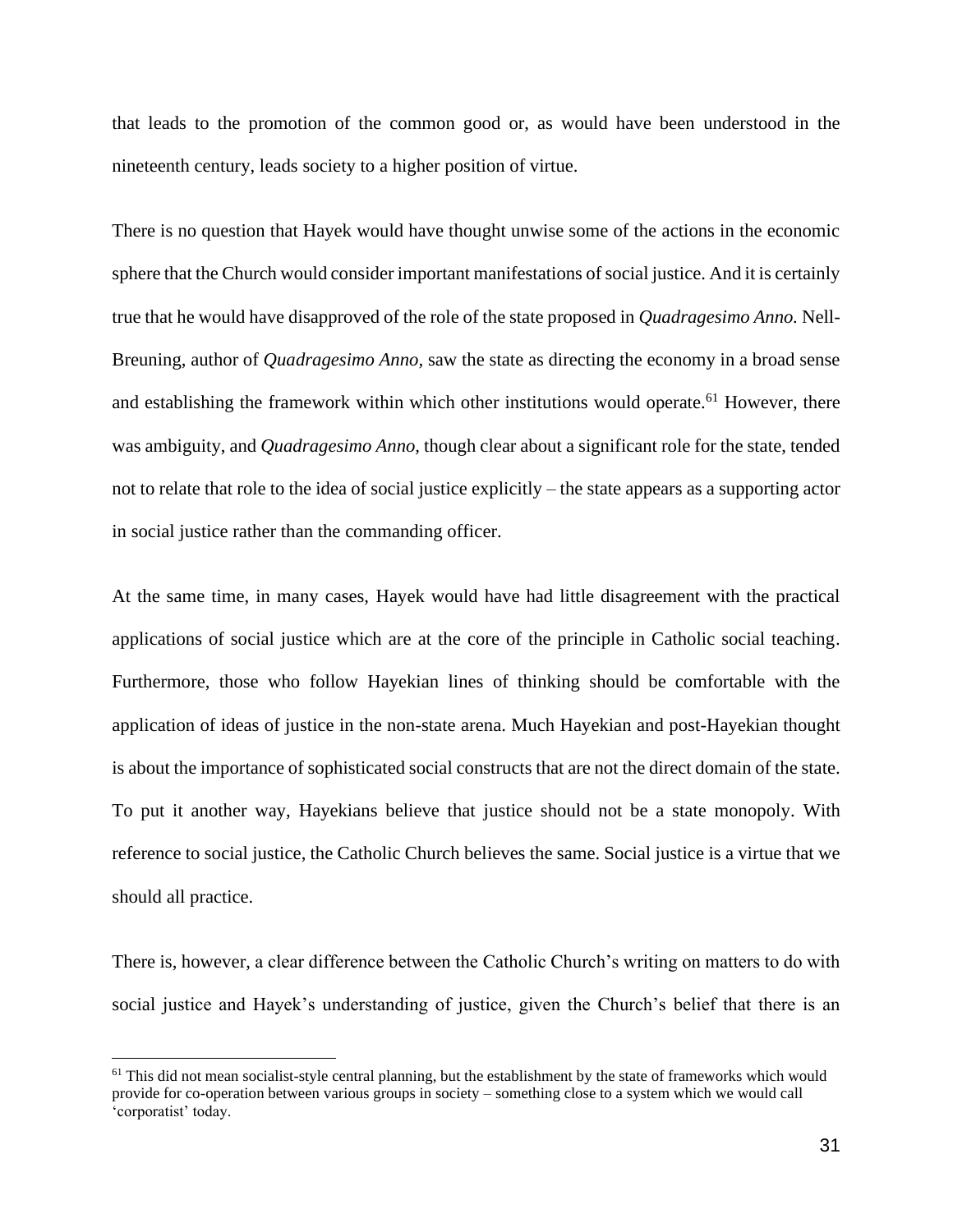objective sense of virtue to which society should grow. However, at this stage in the development of the Catholic Church's teaching, it is not the difference with which Hayek is concerned and nor is it the difference that modern commentators identify. Hayek was also wrong to assume that the introduction of social justice into the lexicon was a revolutionary innovation in Catholic thinkers: it was a new term for an ancient idea.

Hayek was mis-defining his target when discussing the nineteenth century Christian origins of social justice. As Behr put it: "To be fair, Hayek was responding to the twentieth-century usage, and while he was aware that Taparelli coined the expression, he appears not to have read Taparelli directly and only projected current usage back on to the poor fellow".<sup>62</sup>

We would argue that Hayek could have developed more fully a theory of justice outside the political order which would then have provided an interesting juxtaposition with Catholic ideas of social justice and which would have opened up rather than closed down intellectual exploration of the operation of justice in society outside the political order. A Hayekian critique of social justice, as it developed in the Catholic Church from 1850-1939, could have engaged constructively with the idea of justice in society and within non-state organisations in society whilst challenging the proposed role of the state that has developed in some strands of Catholic social thinking and teaching. This conclusion has many analogies with that drawn by Adam Tebble<sup>63</sup>, though Tebble is considering social justice defined as distributive justice.

Such a Hayekian challenge could have been developed on at least three grounds. One is the difficulty of applying at the level of the state ideas which can be applied at the level of the smaller

<sup>62</sup> Behr, "Luigi Taparelli and Social Justice," 5.

<sup>63</sup> Tebble, "Hayek and Social Justice".